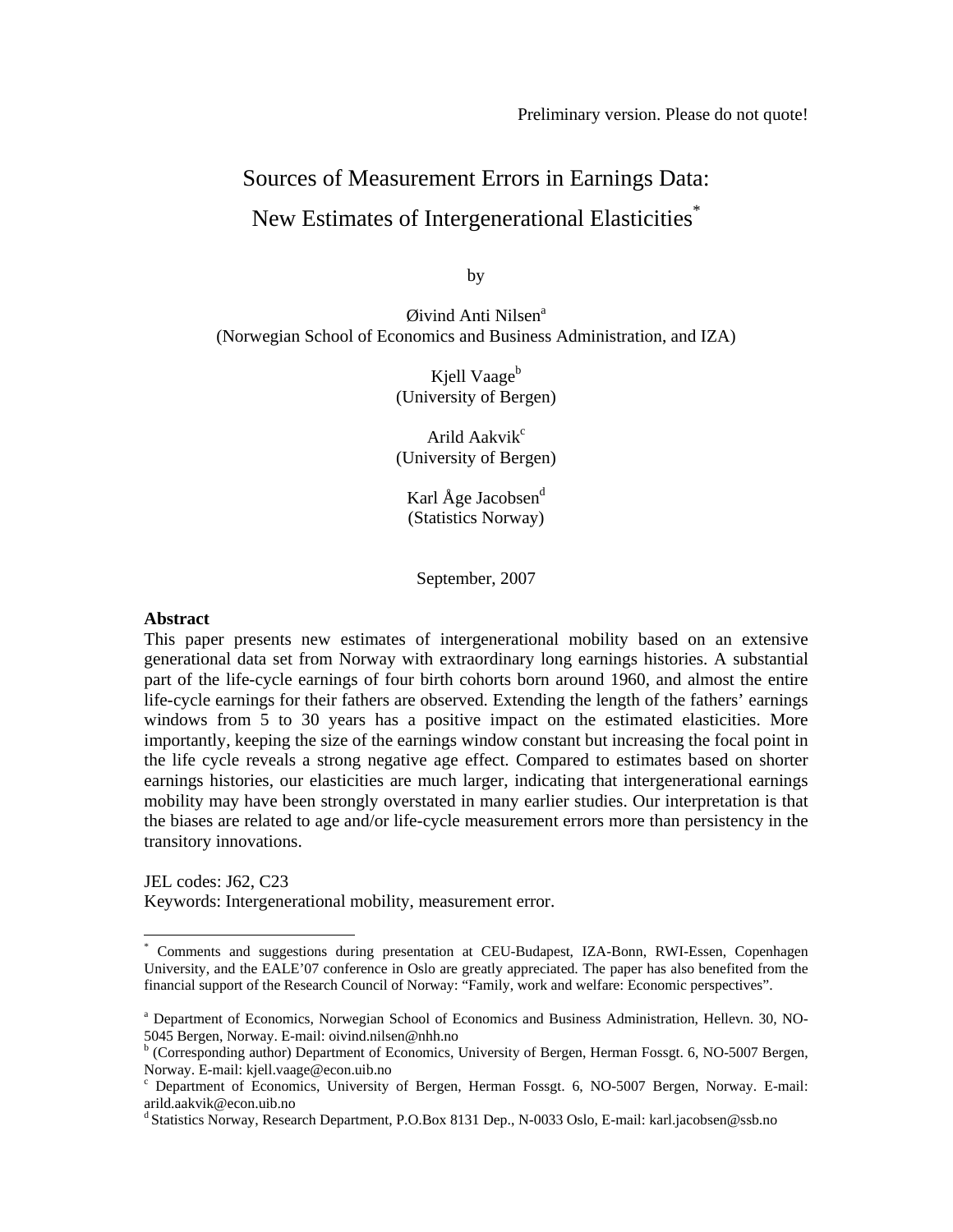## **1. Introduction**

 $\overline{\phantom{a}}$ 

The differences in the estimates of intergenerational earnings mobility are remarkably high, across country and across time. As researchers have gained access to better data, they have tried to explain these differences. The distorting effect of transitory earnings shocks on the permanent income measure has been internalized in the literature by averaging several yearly observations, typically over five years or less (see for instance Solon (1992) and Zimmerman (1992)). Mazumder (2005) claims that five years is a far too small window, given the persistence characterizing the transitory shocks. He argues that the earlier estimates are downward biased due to measurement errors in the form of omitted dynamics in fathers' earnings variable. Based on nationally representative social security data he presents intergenerational elasticities (IGE) for the US that are approximately 50% higher than earlier believed (approximately 0.6 in stead of 0.4). Mazumder's data is partly imputed due to top coding, and the number of observations is relatively low. Therefore he suggests that future research should attempt to verify his results using long-term measures of permanent earnings from other sources.

Another source of measurement error with implications for the estimation of intergenerational mobility is discussed in several recent papers, notably Haider and Solon (2006), Grawe (2006), and Böhlmark and Lindquist  $(2006)^1$ . Here it is argued that life-cycle variation in the association between current and permanent earnings represents a form of error where the classical errors-in-variables model is misspecified. The life-cycle bias adds to the standard errors-in-variables bias when current earnings is used as proxy for the fathers' as well as the children's lifetime earnings, with the inconsistency varying across fathers' and/or children's age. This measurement error cannot be eliminated by controlling for by using multi-year average of current income.

<sup>&</sup>lt;sup>1</sup> Earlier contributions on the same topic, but within somewhat different frameworks, are Jenkins (1987) and Björklund (1993).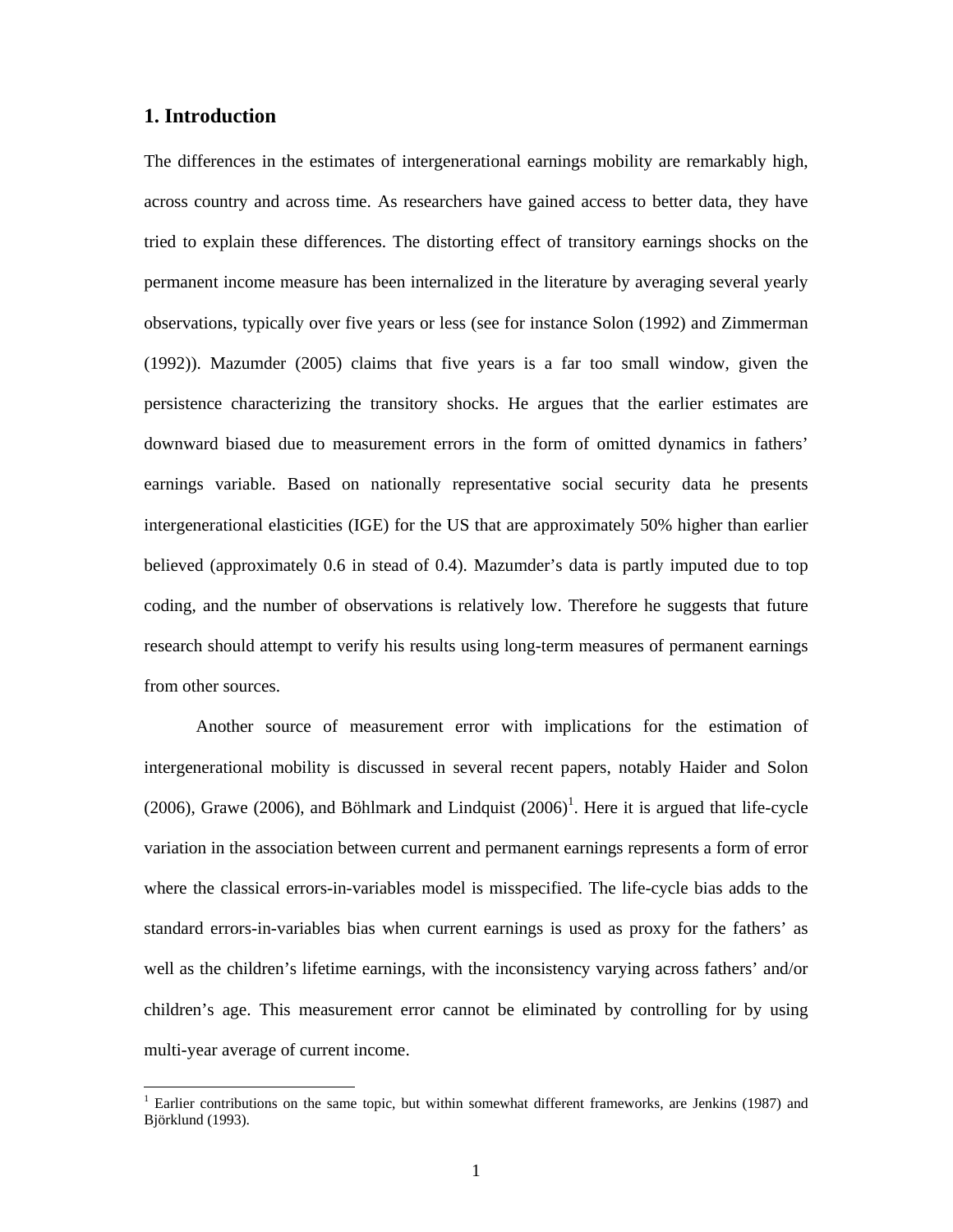The present paper sits at the intersection of these two types of contribution. Our focus will be on the effect of expanding the fathers' earnings window similar to Mazumder's analysis based on US data. But we will also pay attention to the empirical findings of the research on life-cycle bias, in that we attempt to measure children's and fathers' earnings at ages where the life-cycle bias is supposed to be of minor importance.

Our data have several advantages; (1) they provide us with very long earnings series, (2) the sources are administrative registers, e.g. the public tax register, reducing the problems of self reporting errors, attrition, etc., (3) they are census data and therefore highly representative and give a high number of observations, (4) they do not suffer from the truncation problems that are present in Mazumder's data, (5) opposite to most other studies within this field they also include information about female earnings.

 We find that the intergenerational elasticities typically are much higher than those reported in recent Norwegian research, see for instance Bratberg et al. (2005) and Bratsberg et al. (2007). Extending the length of the fathers' earnings windows from 5 to 30 years has a positive impact on the estimated elasticities. More importantly, keeping the size of the earnings window constant at different points in the life cycle reveals a strong negative age effect.

The paper is structured as follows. Section 2 describes various sources of measurement errors and biases therefrom. Section 3 presents the data used in the analysis. Empirical results are discussed in Section 4, while concluding remarks are given in Section 5.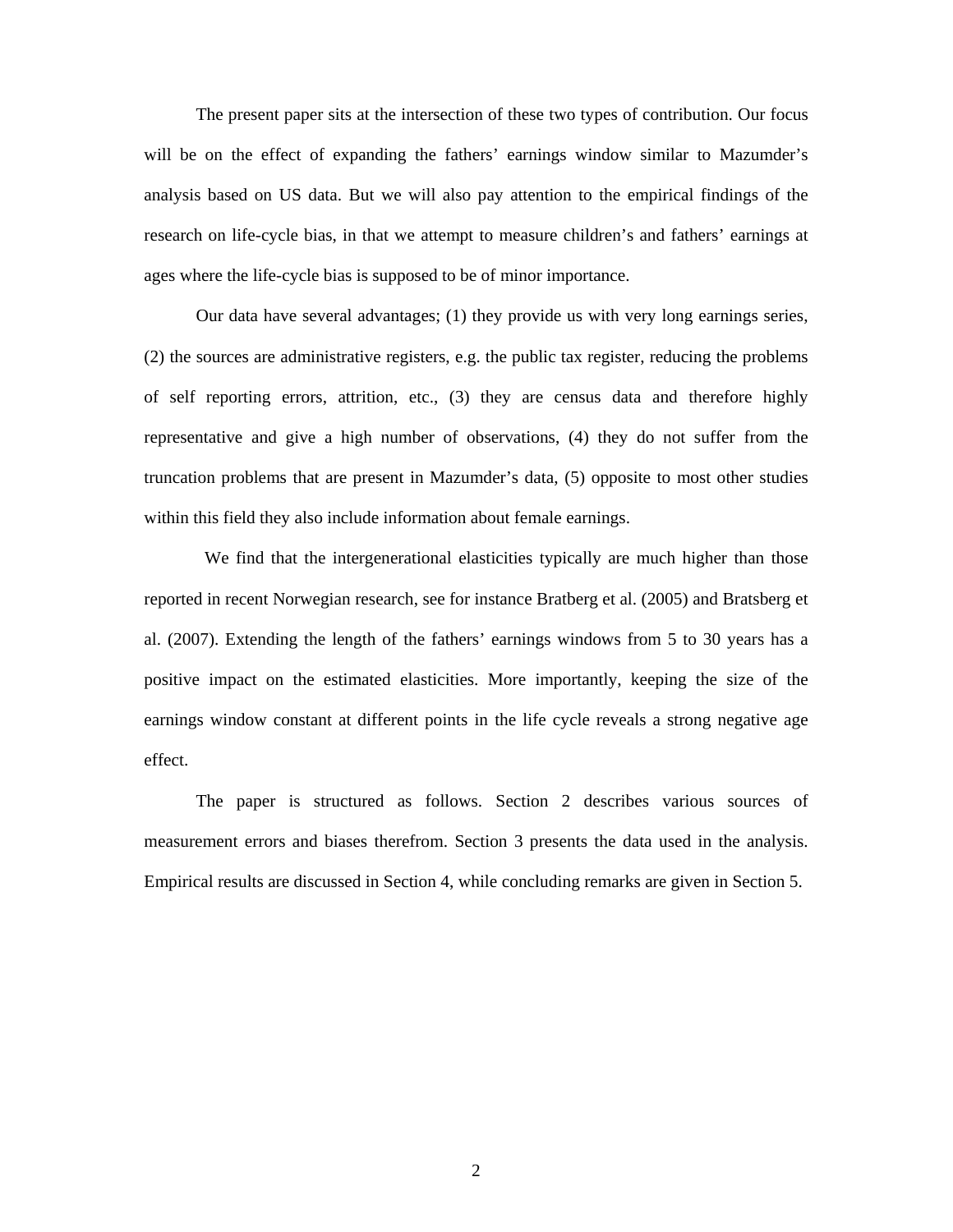## **2. Sources of Measurement Bias**

The standard approach to the measurement of intergenerational mobility is to regress children's earning on parents':

$$
(1) \qquad y_{1i} = \rho y_{0i} + \varepsilon_i
$$

where subscripts 1 and 0 are child and parent, respectively, *y* is a measure of "lifetime" or "permanent" income in logs,  $\rho$  is the slope coefficient, and  $\varepsilon$  is a random error term.<sup>2</sup> In addition, quadratic functions of both generations' age are commonly added.  $\rho$  measures the intergenerational earnings elasticity (IGE) between parents and children. The closer to zero  $\rho$ is, the higher is intergenerational mobility.

In spite of this striking simplicity, the IGE estimates have undergone considerable adjustments during the last couple of decades. This is basically due to measurement issues. While Becker and Tomes (1986) based their quite optimistic views on intergenerational mobility on a  $\rho$  of 0.2 or less, Solon (1992) as well as Zimmerman (1992) concluded that the IGE for men in the US was twice as high: 0.4 or a bit higher. This tremendous discrepancy was mainly due to a classical measurement error. Assume that the parent's earning in a given year *t*,  $y_{0it}$ , consists of the permanent component,  $y_{0it}$ , and a transitory component,  $w_{0it}$ :

(2) 
$$
y_{0it} = y_{0i} + w_{0it}.
$$

If, as in the estimates surveyed in Becker and Tomes (1986), the IGE is based on single-year observations of parental earnings as proxies for their permanent earnings,  $\hat{\rho}$  will be

<sup>&</sup>lt;sup>2</sup> All variables are expressed as deviations from their population mean to suppress the intercept.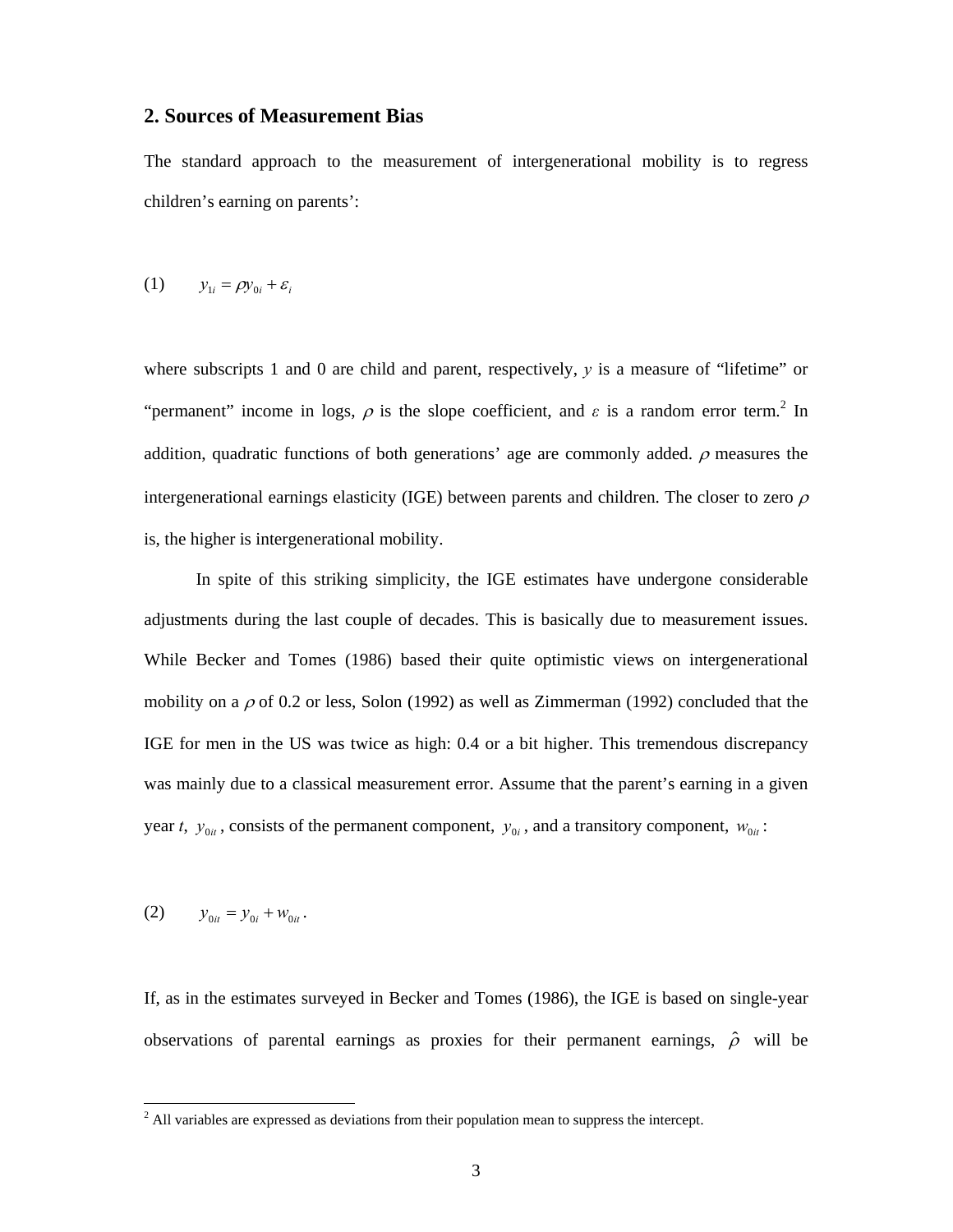downward biased by the factor  $\phi = \sigma_{y0}^2/(\sigma_{y0}^2 + \sigma_{w0}^2)$ , where  $\sigma_{y0}^2$  and  $\sigma_{w0}^2$  are the respective variances of  $y_{0i}$  and  $w_{0it}$ . Solon (1992) and Zimmerman (1992) applied up to five-year averages of single-year earnings as their proxies. Averaging over *T* years implies that the factor of inconsistency (the attenuation factor) becomes  $\phi_T = \sigma_{v0}^2/(\sigma_{v0}^2 + \frac{\sigma_{w0}}{\sigma_v})$  $\phi_T = \sigma_{y0}^2/(\sigma_{y0}^2 + \frac{\sigma_{w0}^2}{T})$ . Clearly, the transitory earnings shocks contributes more to the noise relative to the signal in the first compared to the second case, leaving the former estimates highly downward biased.

 However, the attenuation factor above rests on the fairly unrealistic assumption of absence of persistence in the transitory shocks. Mazumder (2005) follows Solon (1992) and introduces persistence in the transitory fluctuations in the form of a first-order autoregressive  $process<sup>3</sup>$ :

(3) 
$$
w_{0it} = \delta w_{0it-1} + v_{0it}
$$

where  $\delta$  is the autocorrelation coefficient of the transitory component and  $v_{0it}$  is white noise. The attenuation factor, still in the case of averaging over *T* years, becomes

$$
(4) \qquad \phi_T = \sigma_{y0}^2 / (\sigma_{y0}^2 + \frac{\sigma_{w0}^2}{T}\alpha),
$$

where  $(1 - \delta)$  $(1 - \delta)$  $(1 - \delta^T)$  $1+2\delta \frac{1-\delta}{T \cdot (1-\delta)}$ δ δ  $\alpha = 1 + 2\delta \frac{V}{T (1 -$ −  $-\frac{(1 = 1 +$ *T T T* . <sup>4</sup> Even with this relatively simple earnings dynamics the bias

now becomes rather complicated. Mazumder (2005) performs simulations that demonstrate that even with quite low degree of persistence ( $\delta = 0.5$ ) the attenuation factor becomes 0.69

 $\overline{a}$ 

 $3$  Solon (1992) illustrates the case of first-order moving average and autoregression, respectively (note 17, p. 237). Baker and Solon (2003) introduce non-stationary (random walk) as well as stationary components in their earnings dynamics models for Canada.

<sup>&</sup>lt;sup>4</sup> See Solon (1984) for the derivations.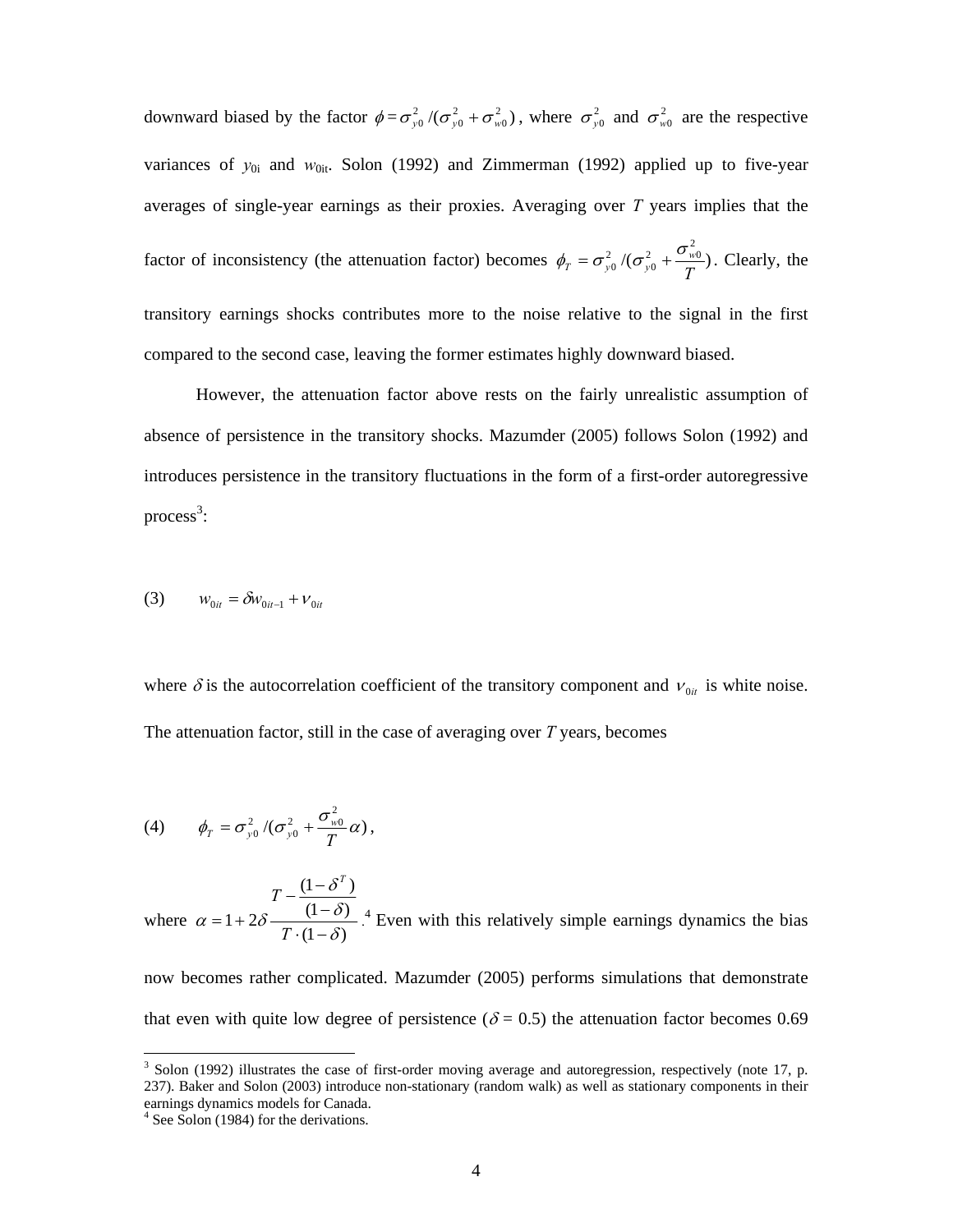when using a five-year average, as compared to 0.83 in the absence of autocorrelation ( $\delta$  = 0); see Table 1 p. 238. This implies that Solon's and Zimmerman's estimates of  $\rho$  of 0.4 may be a 30% downward biased estimate of a true IGE of 0.6. Furthermore, Mazumder (2005) illustrates that under these earnings assumptions one needs averaging over more than 25 years to get a reasonable value (i.e. close to one) for the attenuation factor; see Figure 1, p. 239.

 Another source of measurement error with implications for the estimation of intergenerational mobility is the life-cycle variations in the association between current earnings,  $y_{it}$ , and permanent earnings,  $y_i$ , for children as well as for fathers.<sup>5</sup> This association may be modeled as  $y_{1it} = \lambda_i y_{1i} + u_{1it}$  and  $y_{0it} = \lambda_0 y_{0i} + u_{0it}$ , children and fathers, respectively. These life-cycle variations represent a form of error where the classical errorsin-variables model is misspecified. Firstly, in intergenerational earnings regression current instead of lifetime earnings for the *children* (i.e. the left hand side variable) also yields biased OLS estimates. Assuming that we have an appropriate measure of parents' earnings, i.e.  $\lambda_{0t} =$ 1, but  $y_{1it}$  is used as a proxy for  $y_{1i}$ , the IGE estimates will be confounded by the children's own life cycle variation:

(6) 
$$
y_{1it} = \lambda_{1t} (\rho y_{0i} + \varepsilon_i) + u_{1it}
$$

 $\overline{a}$ 

The probability limit of the slope coefficient  $\hat{\rho}$  then becomes  $\rho \cdot \lambda_i$ , implying that a necessary condition for the OLS estimate of  $\rho$  to be unbiased is that  $\lambda_{1t} = 1$ .

 Secondly, the life-cycle bias adds to the standard errors-in-variables bias when current earnings are used as proxy for the *fathers'* lifetime earnings. Assuming that we have an

 $<sup>5</sup>$  The typical life-cycle profile of earnings is concave, and more so the higher the lifetime earnings, indicating a</sup> more rapid earnings growth through most of the life-cycle for the high relative to the low earners. Thus, early in the career the gap between high and low income workers is understated (and can even have wrong sign), whereas it tends to become overstated at higher ages.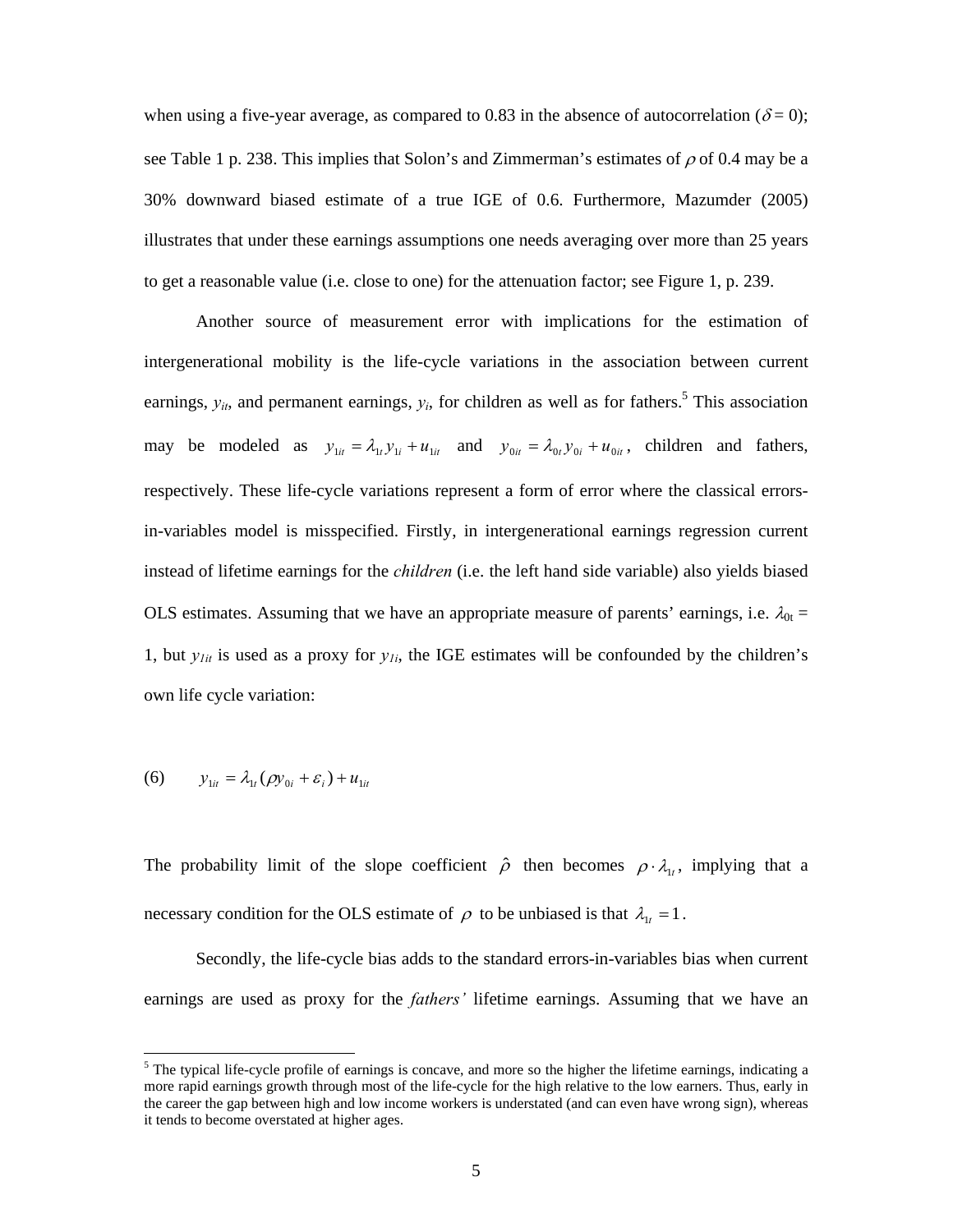appropriate measure of children's earnings, i.e.  $\lambda_{1t} = 1$ , the inconsistency when estimated by OLS now becomes $<sup>6</sup>$ </sup>

(7) 
$$
\text{plim}\,\hat{\rho} = \rho \frac{\lambda_{0t}\sigma_{0y}^2}{\lambda_{0t}^2 \sigma_{0y}^2 + \sigma_{0w}^2} = \rho \theta_t.
$$

 $\theta_t$  partly contains the classical attenuation bias  $\phi_T$  stemming from the transitory component of the fathers' earnings. But in addition,  $\theta$ , contains the life-cycle bias stemming from the permanent component, with the inconsistency varying across fathers' age. The size and direction of the total bias (attenuation plus life-cycle) becomes quite involved; in fact, it may change character from attenuation (negative) to amplification (positive), as demonstrated by Haider and Solon (2006).

 Finally, the fathers' position in the life cycle may also influence on the attenuation factor,  $\phi_{T}$ . Mazumder (2001) and Baker and Solon (2003) both argue that the variance of the transitory innovation,  $\sigma_{w0}^2$ , follows a U-shaped pattern over the life-cycle, with smallest values around the age of 40. Before and – particularly – after this period in life the variance typically appears to be considerably higher. However, Grawe (2006) concludes that the evidence appears to support the hypothesis that life-cycle bias and not growing attenuation bias causes the relationship between father's age and estimated IGE.

In this study we start with the intention of correcting the potential bias stemming from persistency in the transitory earnings shocks. To isolate this form of attenuation bias we need some sort of control for the potential bias stemming from the life-cycle variation in the permanent earnings. For this task our estimation procedure is as follows<sup>7</sup>: First, we follow the

 $\overline{\phantom{a}}$ 

 $6$  Here any time averaging and/or persistence of the type in Eq. (4) is ignored.

<sup>&</sup>lt;sup>7</sup> See Section 4 in Grawe (2006) for a discussion of alternative procedure(s).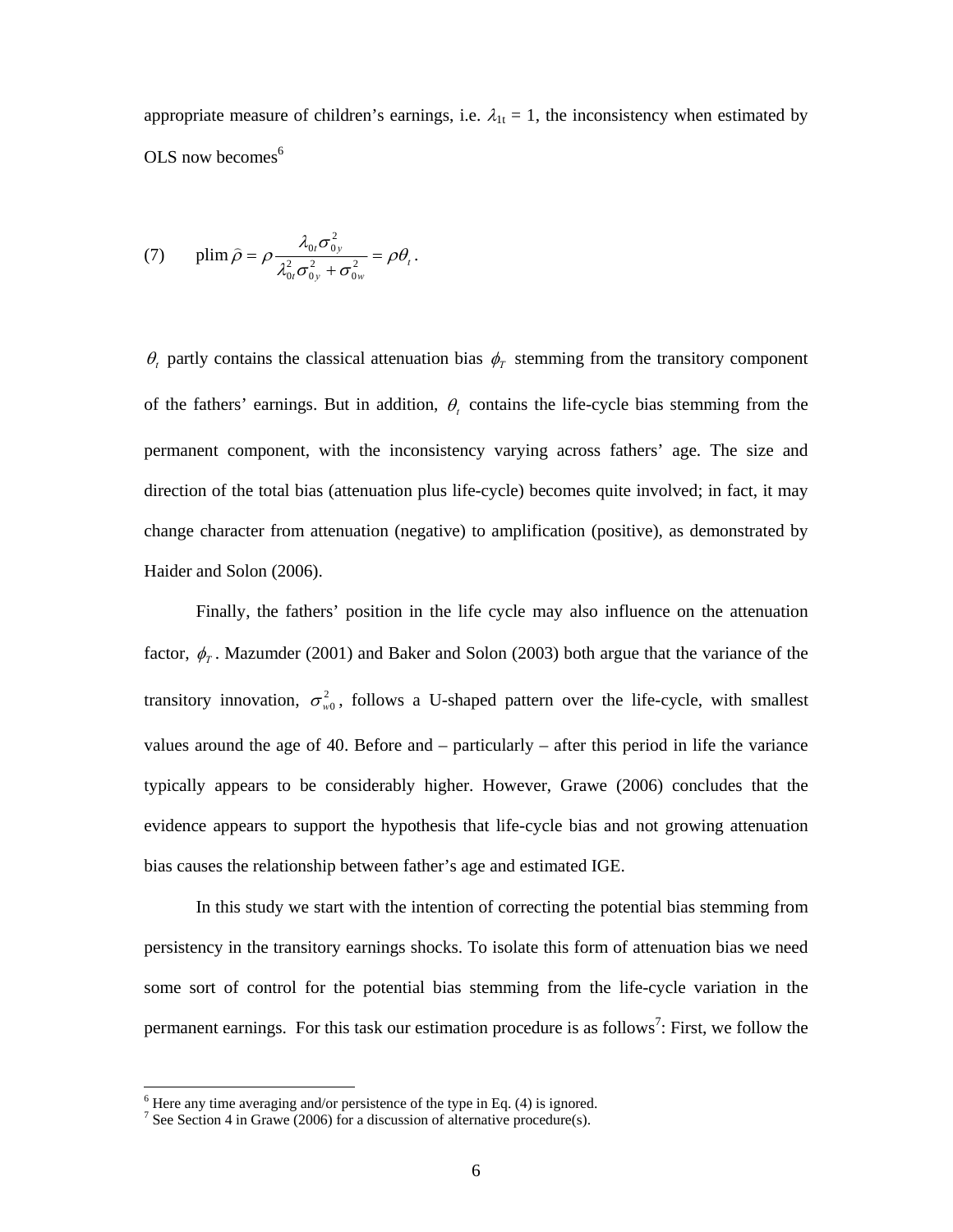estimates of Haider and Solon's (2006) and Böhlmark and Lindquist's (2006) regarding the periods of the children's and fathers life where the  $\lambda_i$ 's are closest to one.<sup>8</sup> In our benchmark case we condition on the period in life where  $\lambda$ , allegedly is (close to) one. Any remaining bias in the IGE is then interpreted as attenuation bias. Like Mazumder (2005) the test procedure for investigating whether attenuation bias arises due to persistence in the transitory earnings component implies successively extending the length of the period for which the fathers' earnings are observed. But unlike Mazumder we explicitly pay attention to the possible confounding life-cycle effect.

## **3. Data Set and Variables**

Our data is collected from different administrative data sets linked together by an individual identity code for the entire Norwegian working age population. Our data contains the full series of yearly gross earnings from 1967 to 2002 based on mandatory tax reports, in addition to family characteristics and birth year. The income series are originally collected for the purpose of calculating old-age pensions. This implies that they basically include earnings, but exclude interest, capital income, etc. Unemployment benefits, disability benefits and sick pay are included, but not means-tested benefits. All the income variables are first adjusted to real 1999 income using the consumer price index. In addition, we discount fathers' income down to the year the child was born using a discount factor of 2 per cent. Opposite to the data in Mazumder (2005) and Haider and Solon (2006) the earnings variables are uncensored, at the top as well as at the bottom of the distribution. This quality, together with the large number of individuals, allows us to use simpler and better estimation methods, which potentially improves on the precision of the estimates.

 $8 \text{ In this matter we are mainly guided by the results in Böhlmark and Lindquist (2006), which are quite in line.}$ with Haider and Solon (2006), and – more importantly – are based on register data that resemble the ones used in our study. It is also advantageous that the results are based on data from Sweden; a welfare state very much of the same kind as Norway.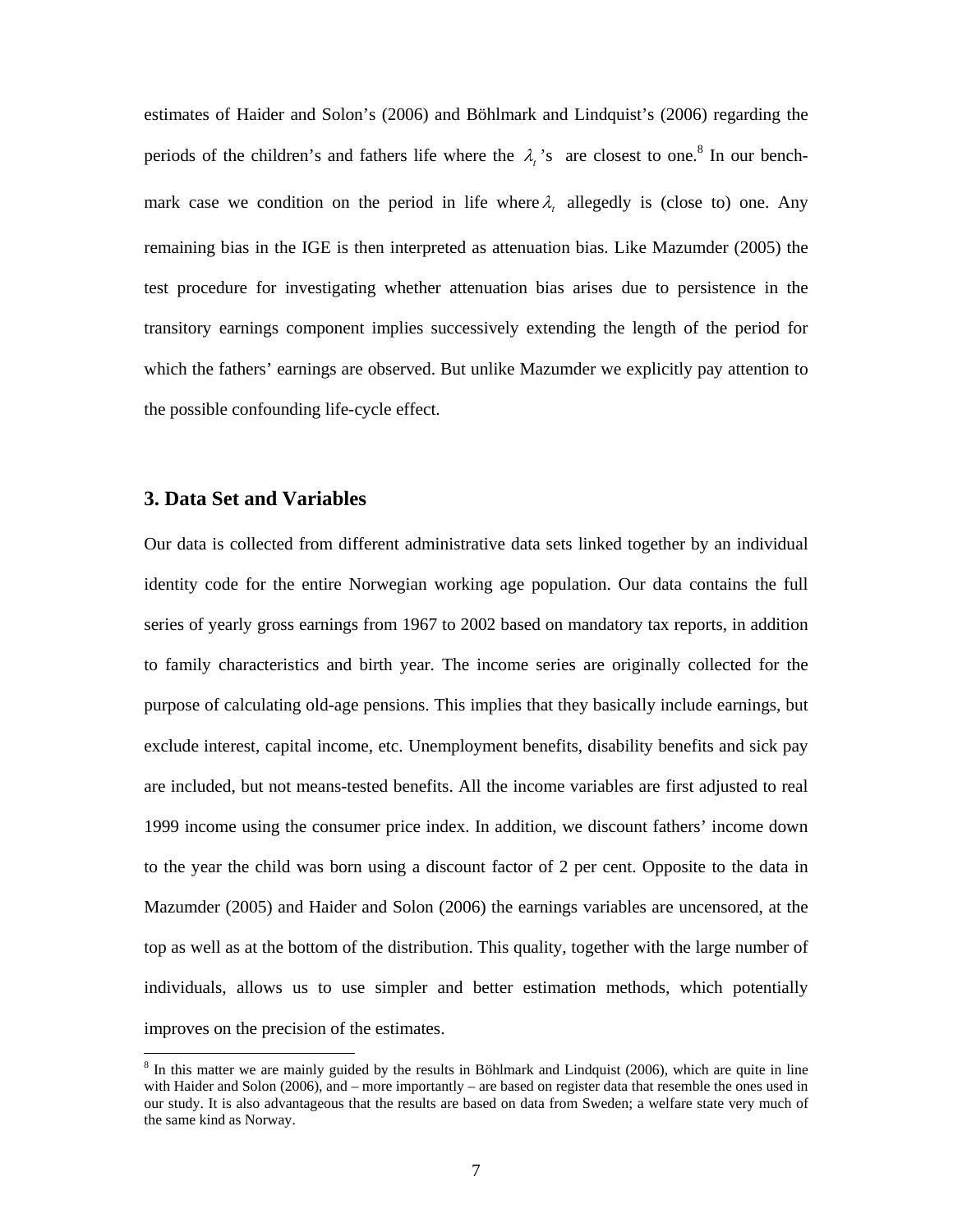We include children of both genders from the 1959-1962 birth cohorts. Earlier cohorts might have been included, but we refrain from it to avoid the possible confounding effect from trend in the mobility across time.<sup>9</sup> We limit our study to individuals whose compulsory schooling is at least 9 years.<sup>10</sup> Later cohorts of children are not included since we want to follow the individuals at least until the age of 40. In addition, the trend argument applies also in this direction. We also exclude individuals born by parents younger than 16 or older than  $40^{11}$ 

We have also limited our sample to fathers born between 1927 and 1942. This means that we can observe the earnings of all the fathers at least from they are 40 to they are 60 years of age; a key period if we want to study the effect of life-cycle bias. Admittedly, this limitation results in a sample of fathers that have become parents somewhat earlier than the overall Norwegian population.<sup>12</sup>

For fathers as well as children earnings are measured in logs; the averages are over log earnings. Being born in 1959-1962, our sons and daughters are between 40 and 43 years of age when our earnings series ends in 2002. We choose the common age of 36-40 for males and females as the years over which the earnings are averaged. We use fathers' earnings as the only indicator of the family's earnings capacity.<sup>13</sup> For both sons/daughters and their fathers, the five year averages are based on at least three years of positive earnings, i.e. individuals with only two or less years of earnings are excluded. When we extend the size of the window from five-year to thirty-year averages, the corresponding requirements of strictly positive

 $\overline{a}$ 

<sup>&</sup>lt;sup>9</sup> Bratberg, Nilsen, and Vaage (2005) report a slight upward trend in mobility when they compare the 1950 with the 1960 cohorts.

<sup>&</sup>lt;sup>10</sup> The increase of compulsory schooling from seven to nine years took place during the 1960s and early 1970s, with 1974 as the last year; see Aakvik, Salvanes, and Vaage (2003) for details and analysis of the effect of the compulsory schooling reform on earnings. The 1959 birth cohort ended their compulsory schooling in 1975. Thus all the children in our sample had nine years and all the fathers seven years of compulsory schooling.

<sup>&</sup>lt;sup>11</sup> We also exclude individuals born outside Norway and non-Norwegian citizens because of the high frequency of missing earnings information.

<sup>12</sup> The average age of fathers at children's birth was approximately 32 years around 1960, while 28 years in our sample (based on the sample presented in Table 1, row 1)

 $13$  Using fathers' earnings as a proxy of household earnings is not too unrealistic since the fathers' typically were the breadwinners of the families, while mothers' commonly stayed home for the cohorts analyzed in this study.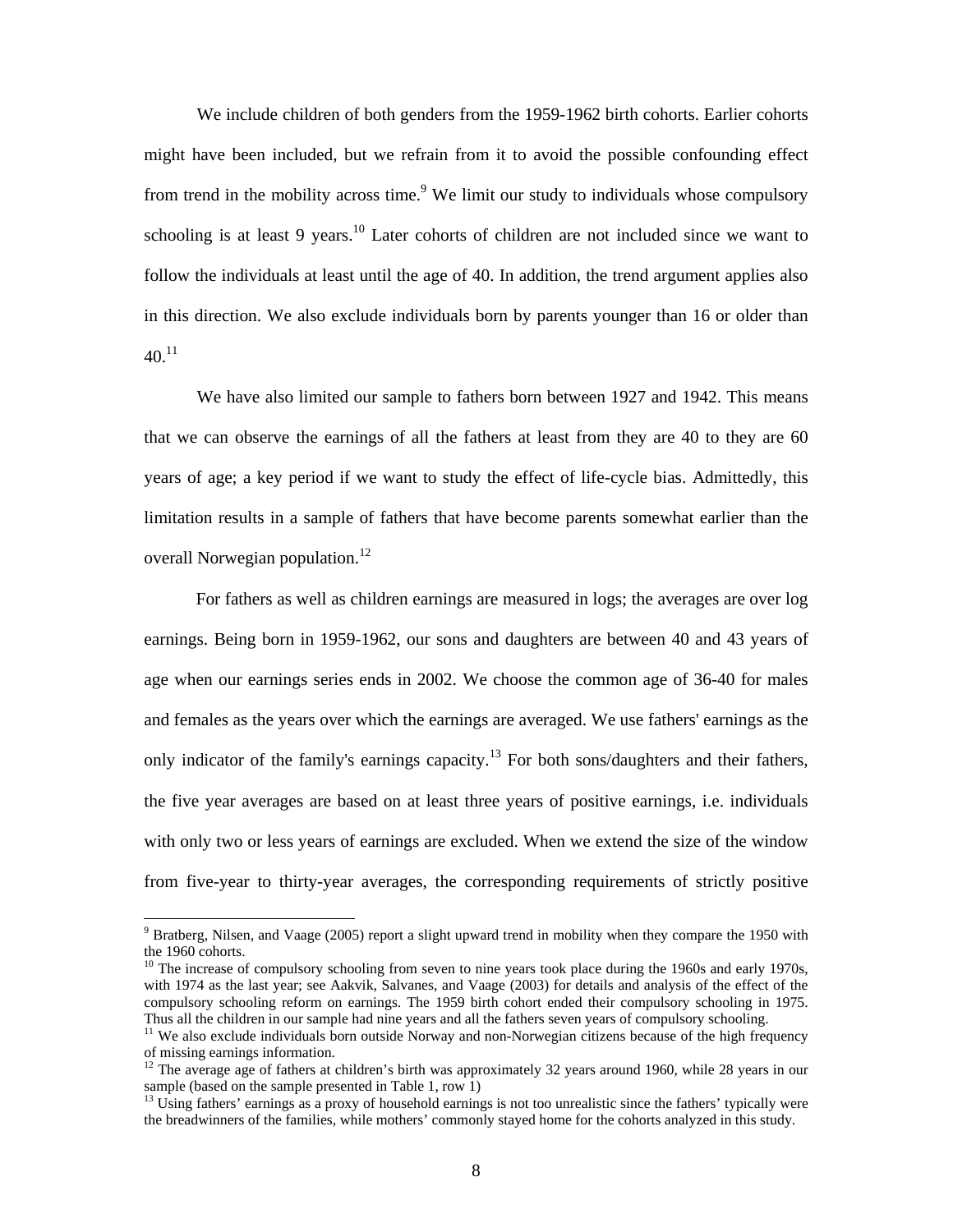earnings are 5, 8, 10, 13, and 15 years. In our regressions we age adjust the fathers' earnings by including fathers' age and age squared. In addition we control for potential cohort effects by including cohort dummies for the children. $14$ 

Finally, observing the individuals at different points in time and for different time spans implies that the composition of the samples will differ. For instance, when one moves the year used as focal point of fathers earnings, some individuals may drop out due to too few positive earnings observations in the relevant period. For the same reason, the samples that we observe for, say, 15 years need not be identical to a sample based on 5 years of observation. To avoid influence from the composition the samples are balanced, which means that they are fixed within each table.

## **4. Results**

 $\overline{a}$ 

We start out with estimates where the fathers' earnings are averaged over a relatively short period (maximum five years). This allows comparison with other research. A major challenge, however, is to separate attenuation bias due to short earnings windows on the one hand from life-cycle bias on the other. As for the latter, Böhlmark and Lindquist (2006) find no significant life-cycle bias from using current income as a proxy for lifetime income as long as current income is measured after the age of 33. As for the attenuation bias it may stem from persistence in the transitory earnings fluctuations or, alternatively, the variance of the transitory earnings in the chosen five-year period may be exceptionally high. Mazumder (2005) and Baker and Solon (2003) find that the variance of the transitory innovation is lowest when the fathers are around age  $40<sup>15</sup>$  Taken together, this implies that for fathers the age should be set to minimize age-related and life-cycle bias, and the earnings series should

<sup>&</sup>lt;sup>14</sup> One normally includes sons'/daughters' age and age squared in the regressions. But since all offspring's earnings are measured at the same (average) age this is not necessary in our analysis.

<sup>15</sup> Grawe (2006) suggests that both fathers and sons should be measured near midlife when analyzing intergenerational mobility.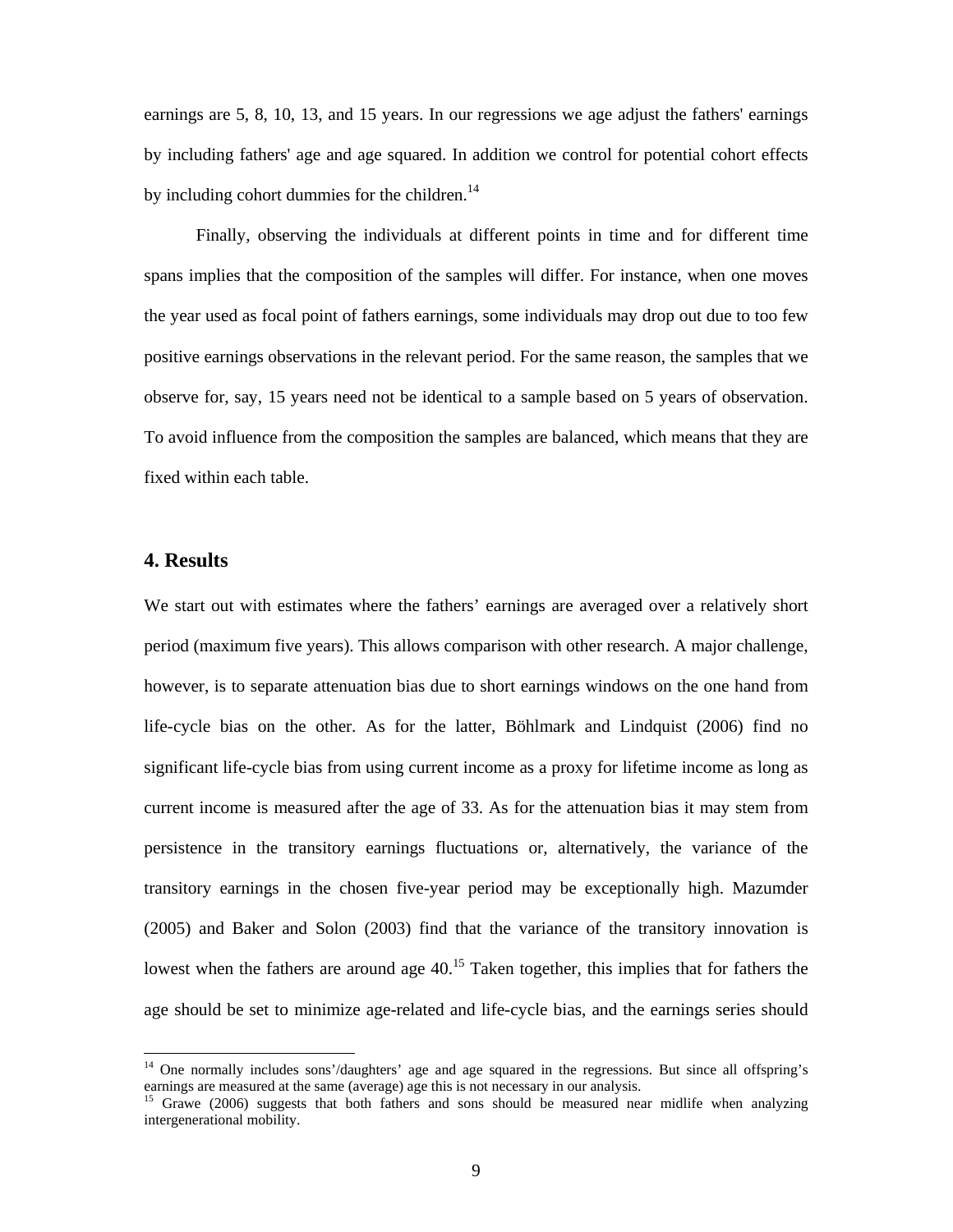be long enough to deal with the persistency bias. Our benchmark case will be a five-year average for earnings between 1967 and 1971, in which year the fathers' average age is around 36. In the next step we construct earnings measures where we average progressively up to 30 years (1967-1996).

 As pointed out earlier, measurement error due to life-cycle variation also represents a source of inconsistency if present in the dependent variable, i.e., in the proxies for sons and daughters lifetime earnings. We note that for the male cohorts in Böhlmark and Lindquist (2006) closest to the cohorts in our study, the life-cycle bias is only slightly positive and quite stable between the age of 35 and 40. For the female cohorts the bias is much more volatile, but the late 30s and early 40s appears to be a relatively stable age. Hence, for the sons and daughters in our sample we use their earnings at age 36-40.

 Table 1 reports the estimated intergenerational earnings elasticities when we average over (maximum) five years only.

[Table 1 about here.]

The first row reports IGEs when the fathers are on average 36 years of age. For sons we find the elasticity to be 0.338, while for daughters it is 0.230. In the other three rows of Table 1 we test the effect of measuring the fathers' earnings at later stages of their life-cycles. Hence, in row 2 the average age is 41, 46 in row 3, and 51 in row 4. The time span over which we are averaging is fixed (max five years) so any changes in the estimated IGE are likely to be attributed to age and/or life-cycle effects. Our results indicate a substantial effect of varying the fathers' earnings age. We expect the variance of the transitory earnings component to be larger and, hence, the IGE to be smaller as the fathers get older: Moving the five-year earnings window to 1972-76 (when the fathers are on average 41) reduces the IGE to 0.282 and 0.186 for sons and daughters, respectively, and the reduction continues to 0.163 and 0.117 for sons and daughters when their fathers are on average 51 years of age. If, as argued by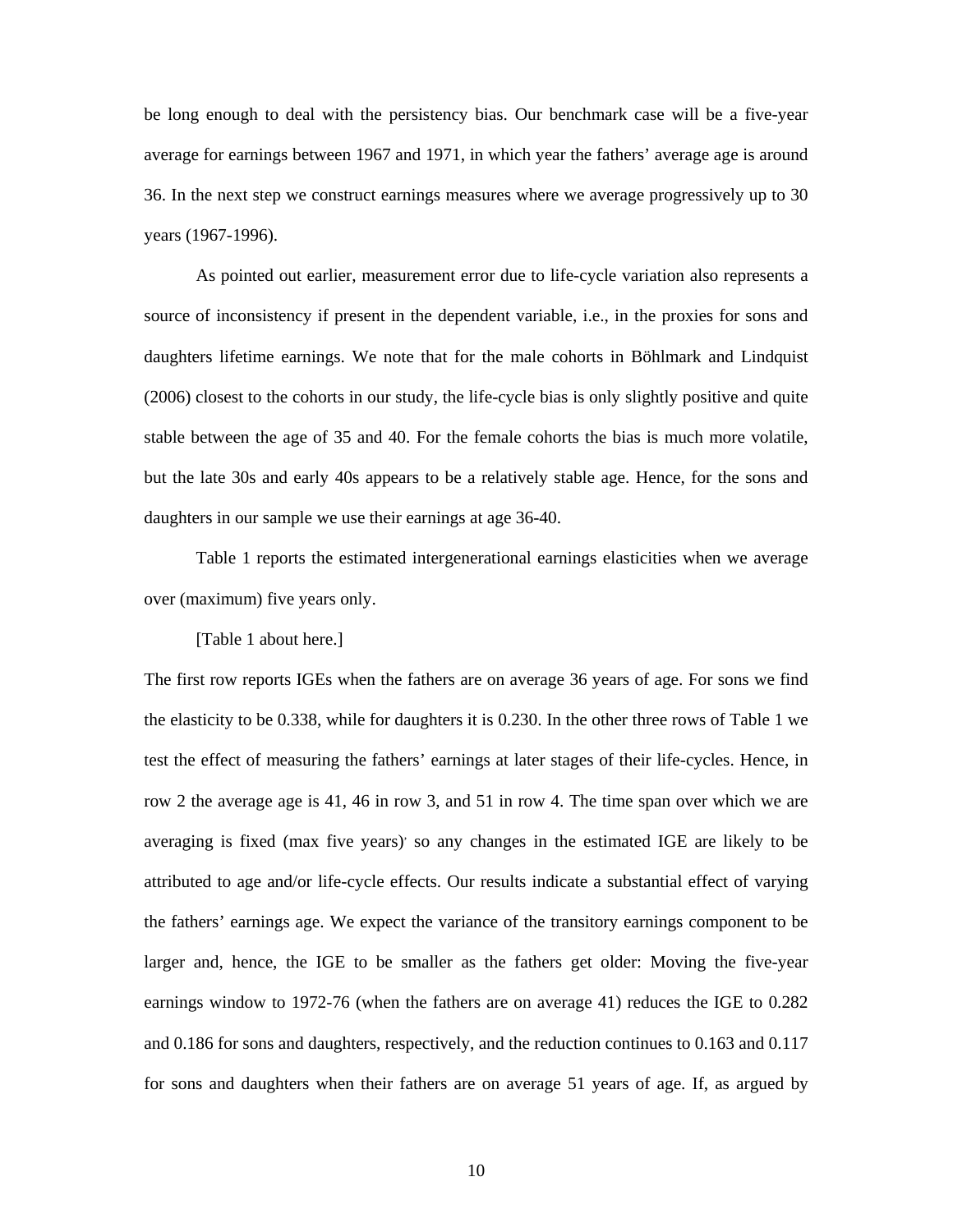Mazumder (2001) and Baker and Solon (2003), the variance of the transitory innovations – and, hence, the attenuation bias – is smallest around the age of 40, we would expect a decline in the IGE also when we move to a lower average age. However, to the degree that an average age of 36 is sufficiently low compared to 40, this does not seem to be the case in our sample, c.f. row 1 vs row 2 of Table 1. Life-cycle bias through the permanent earnings component is the alternative explanation to the strongly negative age effect.

[Table 2 about here]

Table 2 reports the effects on the IGE of progressively increasing the number of years used for construction of the proxy of fathers' permanent income. The four measures in the upper panel are based on fathers' earnings averaged over 5 years (benchmark) and thereafter expanded to 10, 15, and 20 years, respectively.<sup>16</sup> The intention is to illustrate the effect on the IGE of reducing the influence of persistence in the transitory components (see eq. (4) in Section 2). Moving from the first five-year average<sup>17</sup> to the ten-year average in row 2 there is actually a small movement in the opposite direction, for sons as well as for daughters. Extending the length of the window to 15 and 20 years, respectively, only gives small and insignificant decrease in the estimated IGEs. Hence, there is hardly any sign of bias stemming from persistence in the transitory earnings fluctuations. This is strongly at odds with Mazumder (2005), where the elasticities – somewhat depending on the sampling rules – often increase with 50 per cent or so when the period is expanded from four to sixteen years.

In the lower panel of Table 2 we exploit the fact that for a sub-sample of the fathers we have earnings observation for many more years than the 20 used in the upper panel. In fact, since we observe earnings for the entire population from 1967-2002 there might me some father for whom there exist 35 years of observation. The trade-off is length of observations vs number of cohorts included. In the lower panel we report the IGEs for those

<sup>&</sup>lt;sup>16</sup> The corresponding requirements of strictly positive earnings are 3, 5, 8, and 10 years.

<sup>&</sup>lt;sup>17</sup> This IGE is comparable to the first row of Table 1. It is not identical because the different balancing in the two tables results in slightly different samples.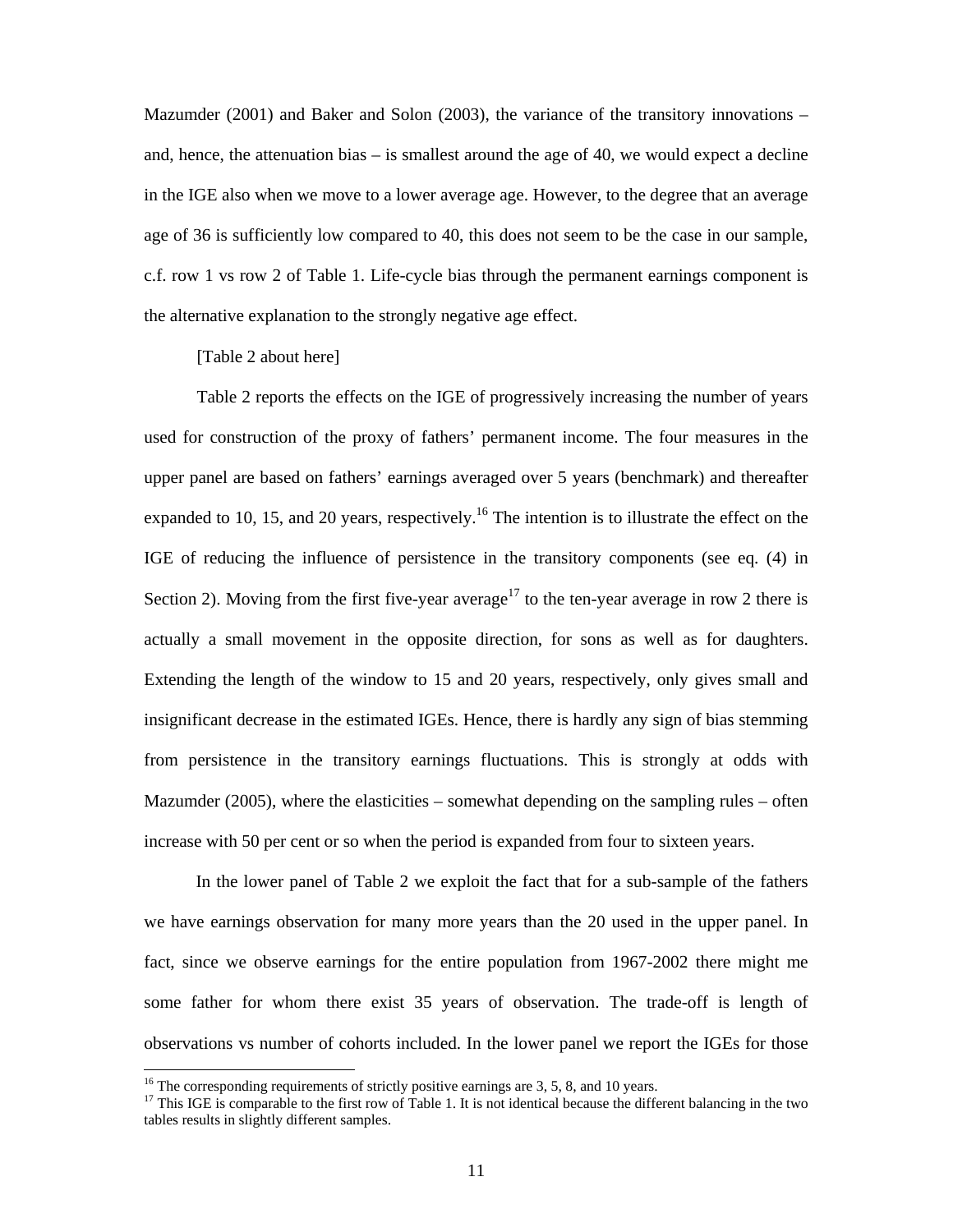of the 1936-1942 cohorts that are observed for 30 years (1967-1996). Of cource, this is only a small fraction (about one fourth) of the one in the upper panel, so we do not expect identical estimates for the comparable periods. There is a tendency in the estimated IGEs of an inverted U-shape for sons as well as for daughters, with start (5-year averages) and end (30-year averages) below the start and end in the upper panel. However, there are still no sign of increase of the type reported in Mazumder (2005).

Note that when we expand the window of fathers earnings forward, as in Table 2, both the length of the fathers' earnings window *and* the fathers' average age increase. It might therefore be that the expansion has a positive impact on the estimated elasticities, which is counteracted by a negative age or life-cycle effect. As a way of separating persistence and age as the source of error, we hold the average age of the fathers constant by calculating earnings where all the averages are centered around 1974, when fathers are on average 41 years of age. Now any changes in the estimated IGE are likely to be attributed to the length of the observed earnings window. The estimates of this exercise are reported in Table 3.

[Table 3 about here]

In the upper panel of Table 3 the earnings are centered in 1974 (average of 1972-76). As long as we expand *symmetrically*<sup>18</sup> the data limits us to 15-year averages at the most, but the pattern nevertheless appears to be relatively clear: The elasticity increases with approximately 30 per cent, for sons as well as for daughters. This contradicts the findings in Table 2, where the extension of the window had more or less no effect of the estimates, but where no attempts were made to control for ageing of the sample. According to the upper panel of Table 3, however, window extension appears to have a significant effect on the

<sup>&</sup>lt;sup>18</sup> Since 1967 is our first years of observation, it is impossible to expand symmetrically around the period 1967-1971. In stead we start out with the next age group in Table 1: 1972-1976. The IGE is slightly different in Table 3 relative to Table 1 (0.263 vs 0.282 for sons and 0.175 vs 0.186 for daughters). This is once again due to the balancing of the samples that result in different sample sizes.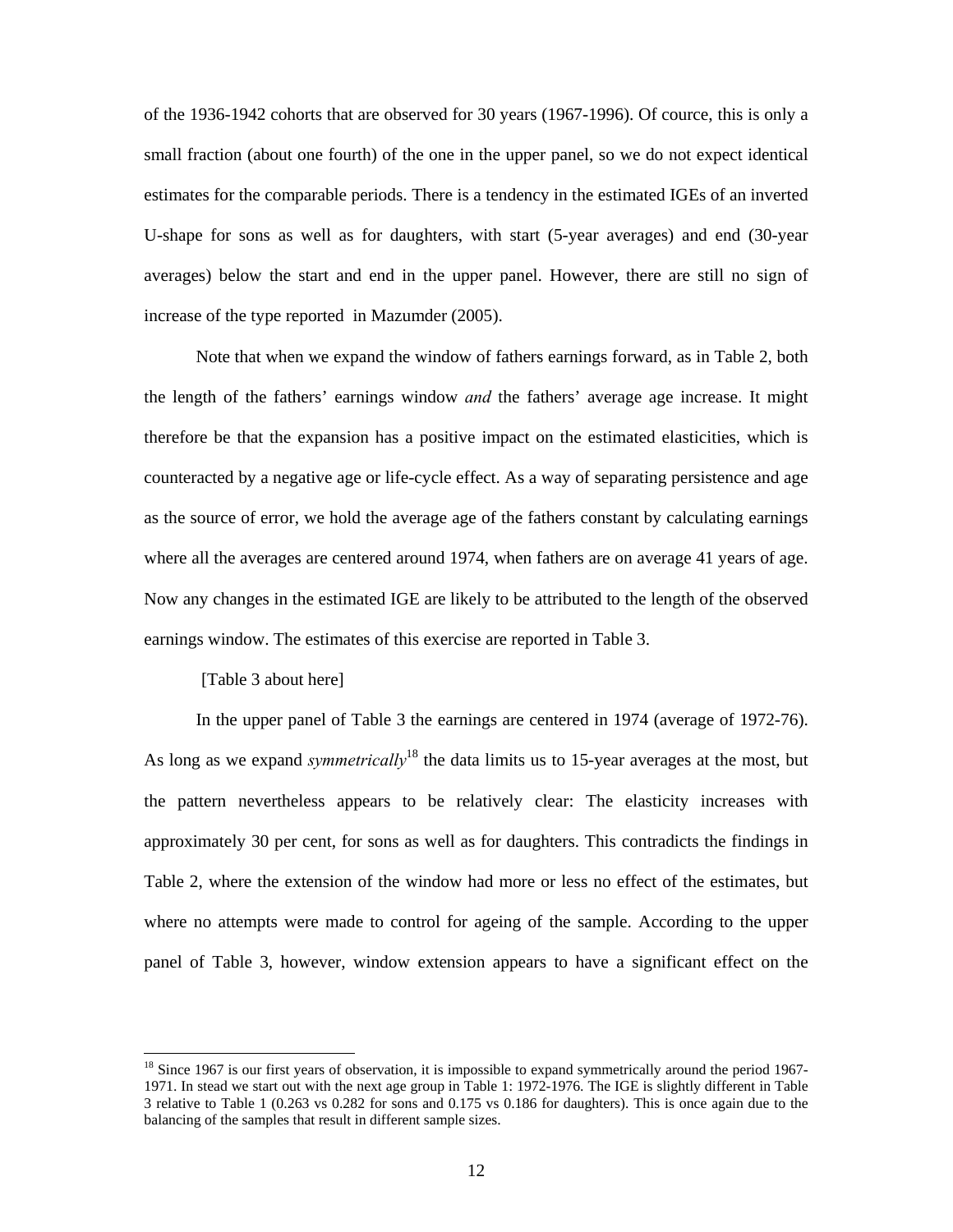estimates, indicating that persistency in the transitory innovations does seem to be a source of bias in former analyses of the IGE.

In the lower panel of Table 3 we expand symmetrically with average earnings for the period 1977-81 as the center, implying that the fathers are on average about five years older than in the upper panel. As expected, the increased average age has a negative effect on the elasticities. As for the effect of increasing the time span of the observations, the same pattern as in the upper panel is revealed: a fairly proportionate increase in the IGE estimates for each five-year expansion.

[Table 4 about here]

 $\overline{\phantom{a}}$ 

In Table 4 we once again exploit the length of our series to test the effects on a subsample of fewer individuals with longer earnings histories.<sup>19</sup> In both panels we keep the average age of the fathers constant, while we expand the windows symmetrically, paying attention to the effect on the estimated IGEs. In the upper panel we demonstrate that the increasing effect that is revealed in Table 3 appears to continue, for sons as well as for daughters, both when we expand to 20 and to 25 years of observation.

 A second thing to note when comparing the lower panel of Table 3 to the upper panel of Table 4 is that for earnings measured 1977-81 the IGE in Table 4 is lower than in Table 3, and this is also the case for the two other comparable windows (1975-84 and 1972-86). There may be several reasons for this pattern. Obviously, the average age is different. More specifically, the 1936-42 cohorts in the upper panel of Table 4 are on average 41 years of age, which is 5 years below the average age of the 1927-42 cohorts in the lower panel of Table 3. But if higher age of the fathers is associated with lower IGEs, the elasticities in the upper panel of Table 4 ought to be *higher* than the comparable ones in the lower panel of Table 3, while our findings indicate the opposite. In the lower panel of Table 4 we add 5 years of age

<sup>&</sup>lt;sup>19</sup> As in the lower panel of Table 2 this implies that we have to limit our sample to father born in the period 1936-1942, leaving us with about one fourth of the sample in Table 3.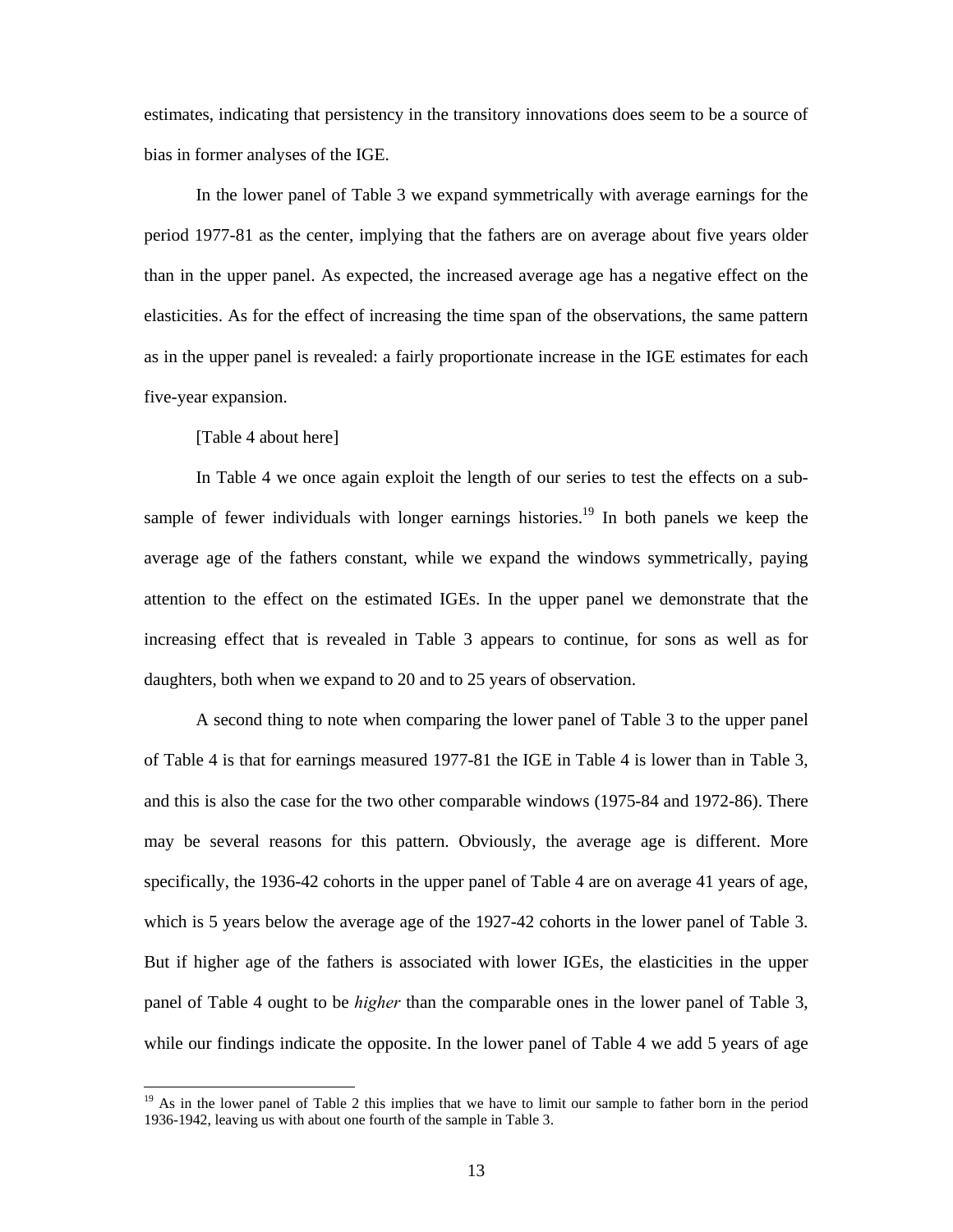to the individuals constituting the 1936-42 sample. The result is equivalent to what we found for the 1927-42 sample in Table 3: When we increase the age of comparable samples the estimated IGEs *decrease*, as is expected if life cycle bias is the driving force.<sup>20, 21</sup>

 We conclude this section with a brief comparison with some previous findings. We start out with two Norwegian studies. Bratberg et al. (2005), Tables 2 and 4, find elasticities of 0.129 and 0.126, men and women respectively for children born 1960. The average log earnings of the children are measured when they are 31-35 years of age, while log average earnings of the fathers are measured in 1977-1981 when they are on average 47 years old. We know from the results of Haider and Solon (2006) and Böhlmark and Lindquist (2006) that life-cycle bias give the effect that measuring children's earnings too early will bias the results downwards. The findings reported in Bratberg et al. (2005), Tables 3, also shows a pattern consistent with life-cycle bias.<sup>22</sup> Bratsberg et al. (2007) report an elasticity of 0.159 for men born 1958. The earnings are averages over two years for both sons and fathers (1992 and 1999 for sons, and 1971 and 1976 for fathers). If we assume that the age of the fathers on average was 32 years when the sons were born (similar to the average around 1960), fathers' earnings are measured when they are on average 48 years old. This is older than in our study. Furthermore, an average based on two observations only may suffer from the attenuation bias already discussed. Thus, when comparing the results in our study and the ones reported in Bratberg et al. (2005) and Bratsberg et al. (2007) one should take into consideration both the

 $\overline{\phantom{a}}$ 

<sup>&</sup>lt;sup>20</sup> These cohort differences might be due to our sample construction. Since the oldest cohorts are dropped in Table 4, the fathers are systematically selected based on family formation early in their lives. Comparing the fathers in Table 4 with the overall average of the 1936-1942 cohorts, we find that their educational attainment and average earnings over the period YYYY-YYYY is somewhat lower, possibly due to their reduced opportunity of taking part in the educational expansion that took place in Norway in the sixties and the seventies. In any case, the relatively low elasticity for the lower part of the earnings distribution is consistent with Bratberg et al. (2005) as well as Bratsberg et al. (2007).

<sup>&</sup>lt;sup>21</sup> We have also checked whether differences in exclusion criteria affect the level of the elasticity. In the upper part of Table 4 we require at least 13 out of 25 years with positive earnings observations. When we apply the exclusion criterion of Table 3 (at least 8 out of 15 years with positive earnings observations) we find no significant differences in the level of the elasticity.

 $22$  The results reported in Bratberg et al (2005) are opposite for men and women when it comes to elasticities based on varying ages of the children. This is, however, consistent with the differences between men and women in life-cycle biases reported in Böhlmark and Lindquist (2006)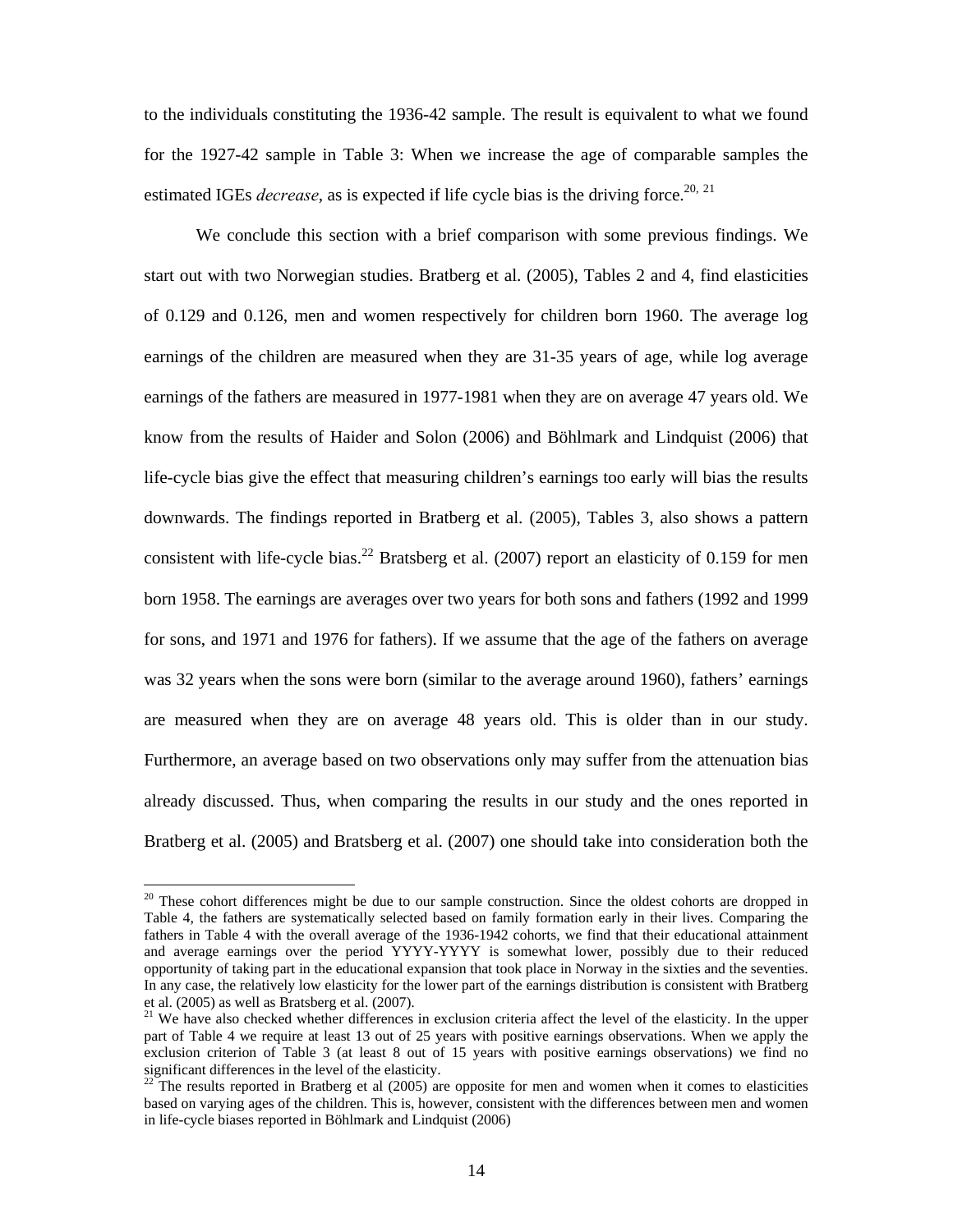age of the sons/daughters and fathers when their earnings are measured, in addition to the number of years over which the earnings averages are calculated.

Grawe (2006) finds that "the average estimated earnings persistence drops ... a little more than one percentage point per year" in the American PSID and NLS, the Canadian Intergenerational Income Data (IID), and the German Socioeconomic Panel (GSOEP). We find the corresponding numbers to be 1.1 percent for men and 0.7 percent for women based on the findings in our Table  $1.^{23}$  Mazumder (2005), using the Survey of Income and Program Participation matched to Social Security Administration's Summary Earnings Records (US) finds, based on the numbers reported in his Table 8, that the estimated elasticity is increasing 2 percent and 1 percent, men and women respectively, for each additional year the fathers' earnings are averaged over. Based on the finding in our Table 3 and 4, our corresponding numbers are 0.5 percent for men and ??? for women. Our findings are in line with the ones by Mazumder, even though the magnitude is somewhat different.

### **5. Concluding remarks**

 $\overline{\phantom{a}}$ 

The extraordinary length of our generational data allows us to observe a substantial part of the life-cycle earnings of four birth cohorts born around 1960, and almost the entire life-cycle earnings for their fathers. We find two factors that influences on the estimated intergenerational elasticities, and which we interpret as sources of measurement errors.

 First, there is a strong, negative age dependency. Based on fixed (five-year) averages we find that the IGE for the youngest group (fathers on average 36 years of age) is approximately twice the size of the oldest group (fathers on average 51 years of age); for sons as well as for daughters. For fathers with earnings measured in their early forties and offspring in their late thirties – the period in life where, according to recent research, the age

<sup>&</sup>lt;sup>23</sup> This number is found by running OLS with the coefficient estimates in Table 1 as the dependent variable and the fathers' age as the explanatory variable.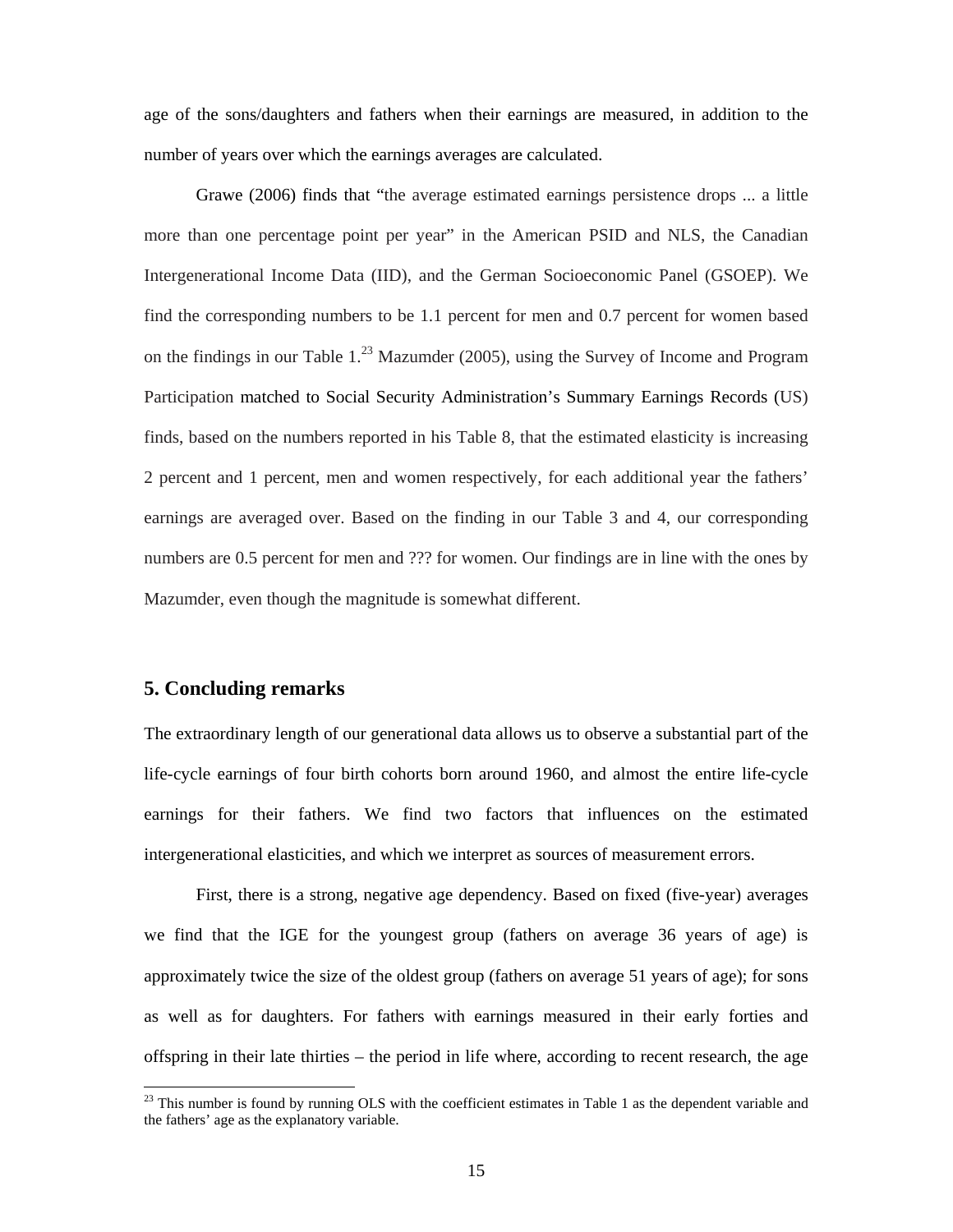and/or life-cycle bias appears to be least of a problem – we find estimated IGEs of 0.282 and 0.186 for sons and daughters, respectively. Second, the estimated elasticities also depend on the length of the fathers' earnings window. Opposite to the age effect, lengthening of the window affects the IGEs positively: The estimates based on 15-year averages are 25-30 per cent higher than our bench-mark case with 5-year averages, for sons as well as for daughters.<sup>24</sup> For fathers and offspring with the same age as above the estimated IGEs increase to 0.343 and 0.227 for sons and daughters, respectively.

 The age dependence may be attributed to life-cycle variation in the permanent earnings component and/or variation in the variance of the transitory component. As Haider and Solon (2006), Böhlmark and Lindquist (2006), and Grawe (2006) we consider the first of these sources to be the most likely, although this is not formally tested in the present paper. As Mazumder (2005) we interpret the influence from the length of the fathers' earnings window as an indication of bias stemming from persistence in the transitory earnings component. Hence, there are (at least) two sources of bias to take into account in the estimation of the IGE, of which life-cycle bias appears to be the more important in our case.

 Our IGE estimates are higher than those reported in recent Norwegian research, e.g. Bratberg et al. (2005) and Bratsberg et al. (2007). The upwards correction of the intergenerational earnings persistence is also the tendency in recent analysis based on US data. Hence, in relative terms Norway is still a country characterized by high intergenerational earnings mobility.

 $\overline{\phantom{a}}$ 

 $24$  Not even with a period of 15 years this effect seems to be exhausted: there is an additional positive effect of extending the period to 25 years, although the age of the fathers in the latter case is higher than recommended.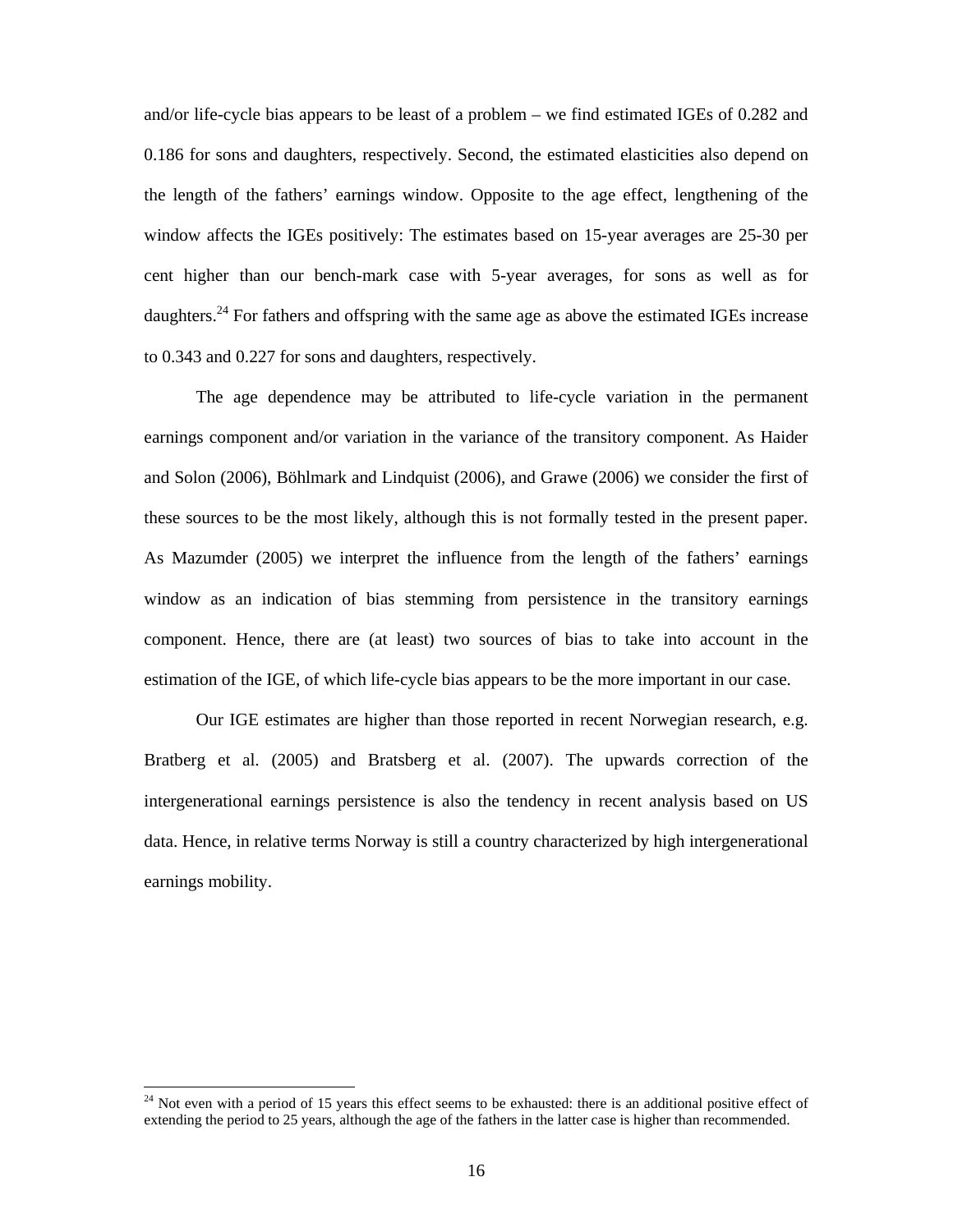## **References**

- Aakvik, A., K. G. Salvanes, and K. Vaage (2003) "Measuring Heterogeneity in the Returns to Education in Norway Using Educational Reforms," CEPR Discussion Paper Series, No. 4088.
- Baker, M. and G. Solon (2003) "Earnings Dynamics and Inequality among Canadian Men, 1976–1992: Evidence from Longitudinal Tax Records," *Journal of Labor Economics* 21(2), 289-321.
- Becker, G .S. and N. Tomes (1986) "Human Capital and the Rise and Fall of Families." *Journal of Labor Economics* 4(3), S1-39.
- Björklund, A. (1993) "A Comparison between Actual Distributions of Annual and Lifetime Income: Sweden 1951-89", *Review of Income and Wealth* 39(4), 377-86
- Bratberg, E., Ø. A. Nilsen, and K. Vaage (2005) "Intergenerational Earnings Mobility in Norway: Levels and Trends," *Scandinavian Journal of Economics* 107(3), 419-435.
- Bratsberg, B., K. Røed, O. Raaum, R. Naylor, M. Jäntti, T. Eriksson and E. Österbacka (2007) "Nonlinearities In Intergenerational Earnings Mobility: Consequences For Cross-Country Comparisons" *The Economic Journal* 117, C72–C92.
- Böhlmark , A. and M. J. Lindquist (2006) "Life-Cycle Variations in the Association between Current and Lifetime Income: Replication and Extension for Sweden." *Journal of Labor Economics* 24 , 879–896.
- Grawe, N. D. (2006) "Lifecycle Bias in Estimates of Intergenerational Earnings Persistence." *Labour Economics* 13(5), 551-570.
- Haider, S. and G. Solon (2006) "Life-Cycle Variations in the Association between Current and Lifetime Earnings." *American Economic Review* 96(4), 1308-1320.
- Jenkins, S. (1987) "Snapshots vs movies: 'lifecycle bias' and the estimation of intergenerational earnings inheritance", *European Economic Review* 31(5), pp. 1149- 1158.
- Mazumder, B. (2001) "The Mis-Measurement of Permanent Earnings: New Evidence from Social Security Earnings Data." Federal Reserve Bank of Chicago Working Paper no 2001-24.
- Mazumder, B. (2005) "Fortunate Sons: New Estimates of Intergenerational Mobility in the United States Using Social Security Earnings Data." *Review of Economics and Statistics* 87(2), 235-255.
- Solon, G. (1984) "Estimating Autocorrelations in Fixed-Effect Models." NBER Technical Paper No. 32.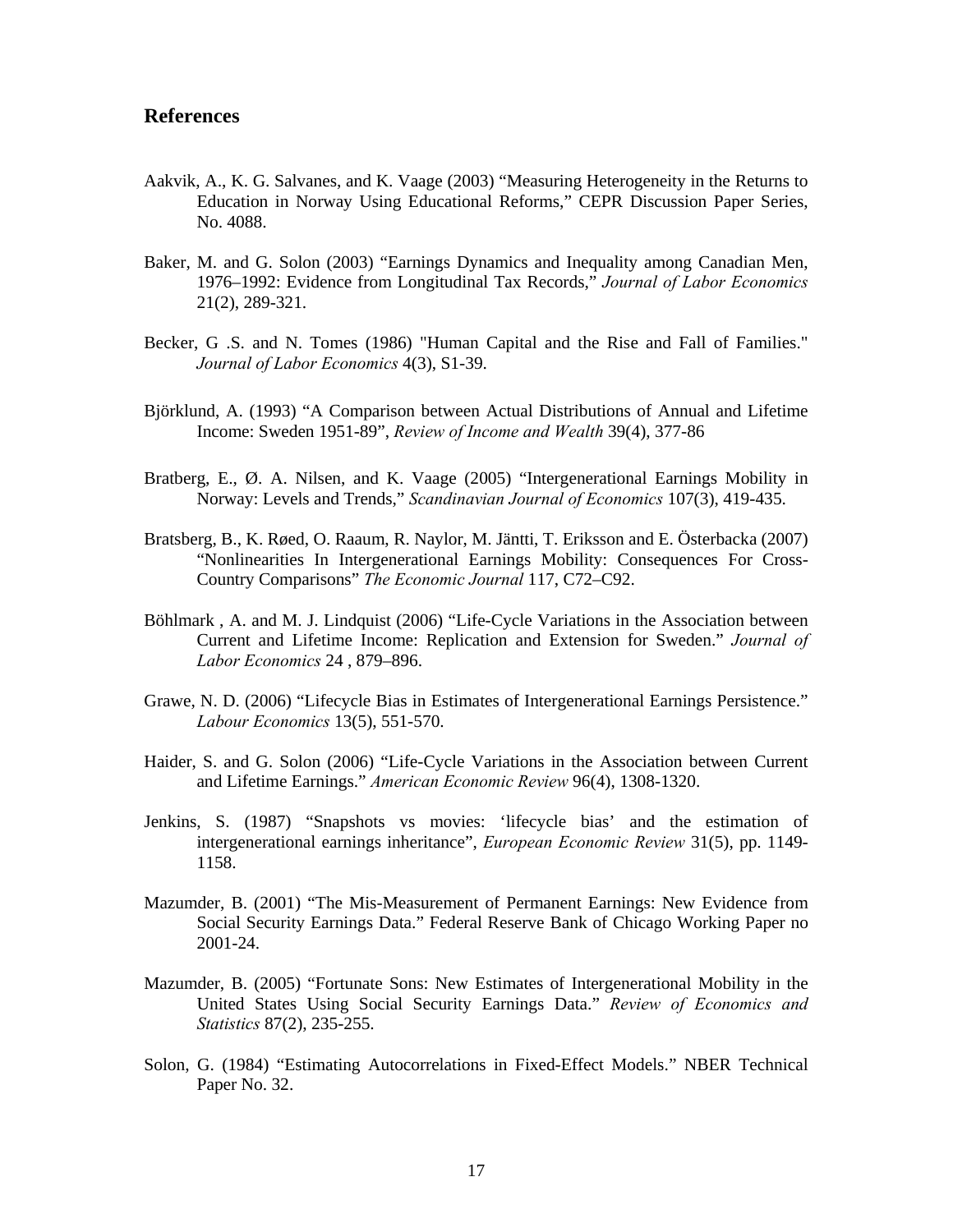- Solon, G. (1992) "Intergenerational Income Mobility in the United States." *American Economic Review* 82(3), 393–408.
- Zimmerman, D. J. (1992): "Regression Toward Mediocrity in Economic Stature." *American Economic Review* 82(3), 409-429.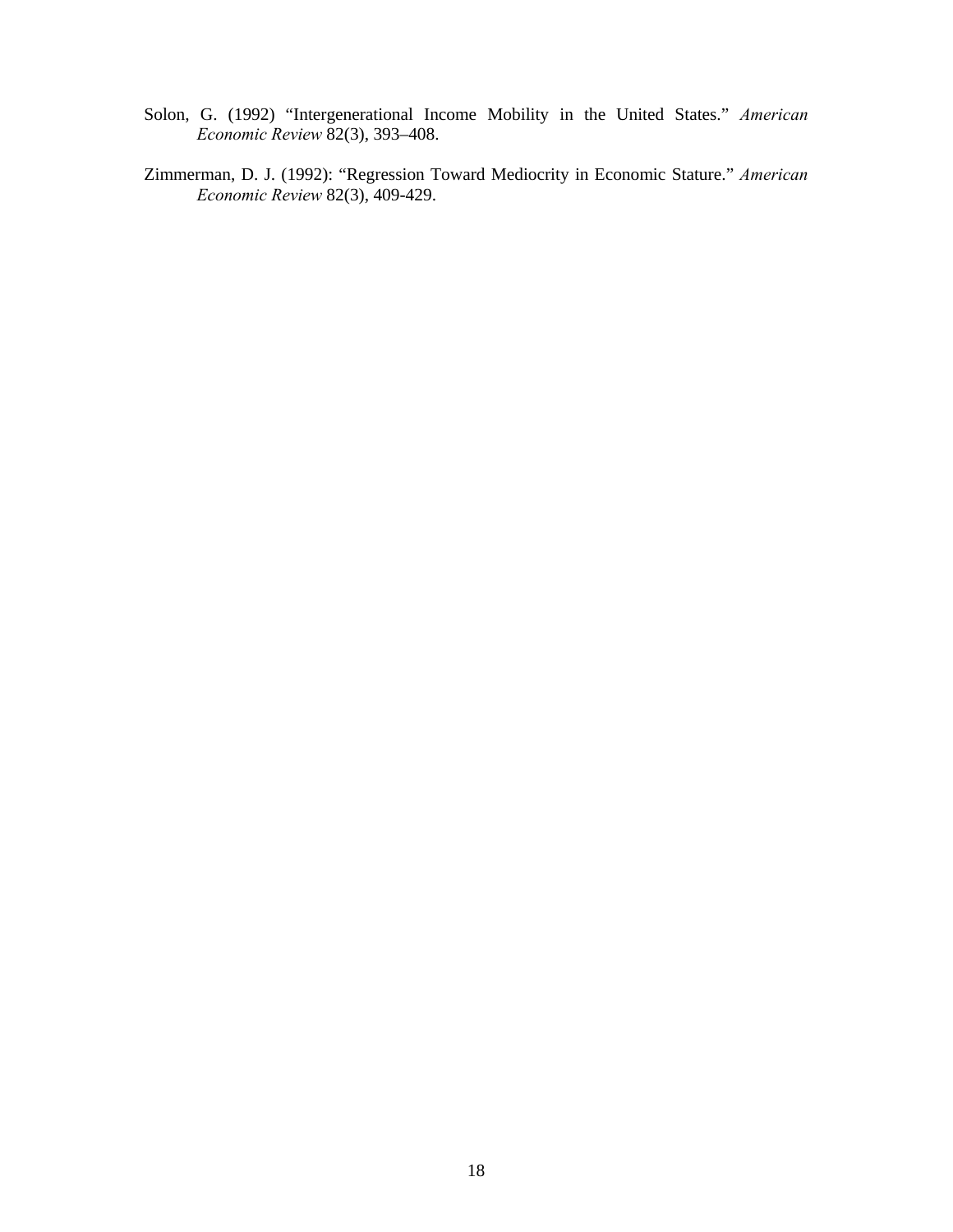#### **Table 1: Intergenerational earnings mobility estimates for sons and daughter s**

**Length of time span constant, increasing fathers' age (earnings from 1967-71 to 1982-86)**

|                           |           |        | Sons-fathers' elasticities       | Daughters-fathers' elasticities |        |                                  |  |
|---------------------------|-----------|--------|----------------------------------|---------------------------------|--------|----------------------------------|--|
|                           |           |        | Coef. Std. err. Fathers' av. age |                                 |        | Coef. Std. err. Fathers' av. age |  |
| <b>Fath earn 1967-71</b>  | 0.3383    | 0.0074 | 36.1                             | 0.2300                          | 0.0089 | 36.1                             |  |
| <b>Fath earn 1972-76</b>  | 0.2817    | 0.0062 | 41.1                             | 0.1864                          | 0.0076 | 41.1                             |  |
| <b>Fath earn 1977-81</b>  | 0.2534    | 0.0060 | 46.1                             | 0.1640                          | 0.0073 | 46.1                             |  |
| <b>Fath earn 1982-86</b>  | 0.1632    | 0.0043 | 51.1                             | 0.1173                          | 0.0052 | 51.0                             |  |
|                           |           |        |                                  |                                 |        |                                  |  |
| <b>Cohorts of fathers</b> | 1927-1942 |        |                                  | 1927-1942                       |        |                                  |  |
| Nbr of observations       | 57510     |        |                                  | 53481                           |        |                                  |  |

**Notes:** Dependent variable is average of children's log earnings for age 36-40. 1959-62 birth cohorts.

Fathers' log earnings measure: 5-year average at increasing ages.

Children's log earnings regressed on log fathers' earnings, fathers' age and age squared, and dummies for children's birth cohorts.

The sample is balanced, i.e. same individuals observed in all time period within the table.

Only years with earnings > 0 are included. Five-year averages for fathers are based on at least 3 years with earnings > 0.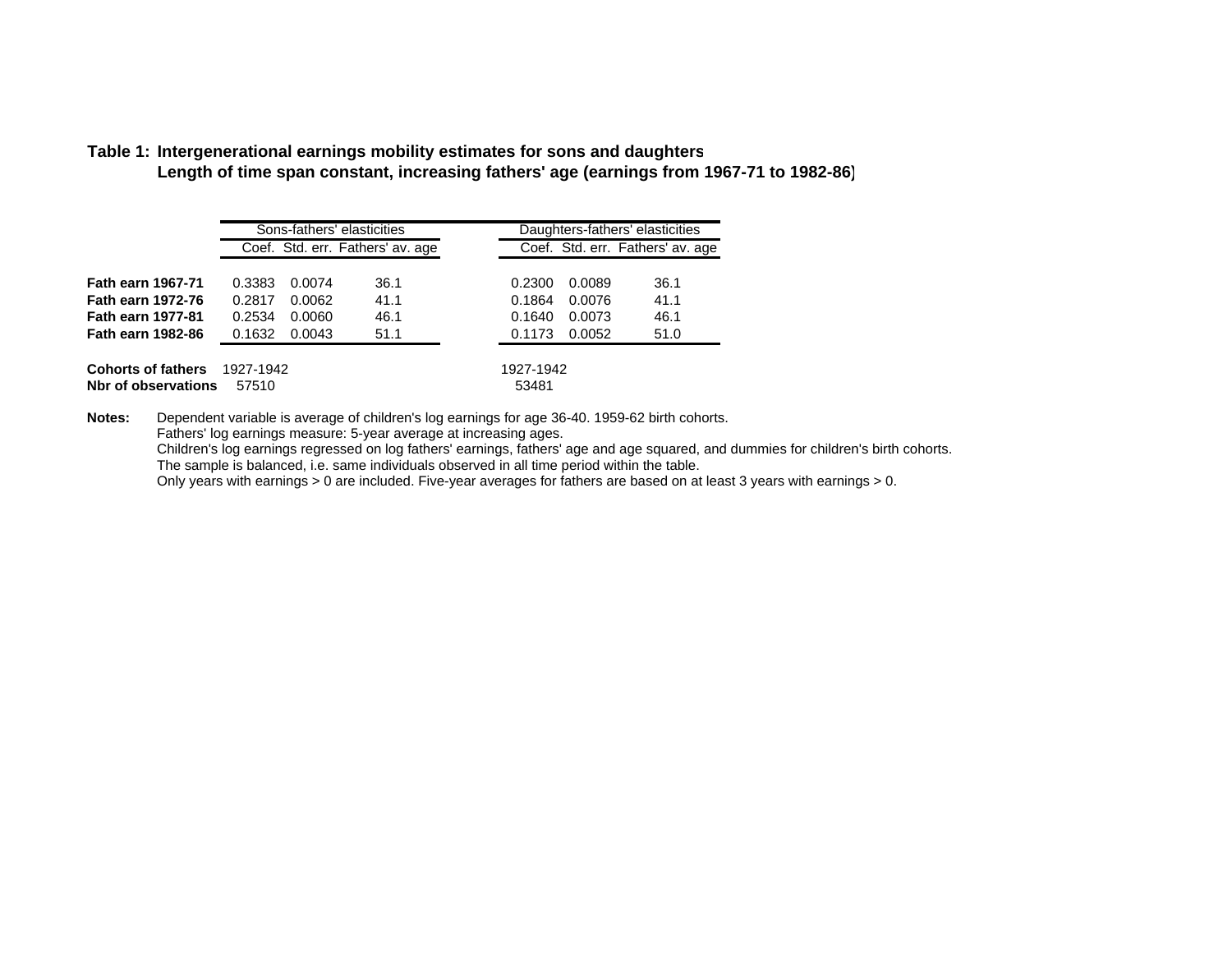| Upper panel                                      |                    |        | Sons-fathers' elasticities | Daughters-fathers' elasticities |        |                            |  |
|--------------------------------------------------|--------------------|--------|----------------------------|---------------------------------|--------|----------------------------|--|
|                                                  | Coef.              |        | Std. err. Fathers' av. age | Coef.                           |        | Std. err. Fathers' av. age |  |
|                                                  |                    |        |                            |                                 |        |                            |  |
| <b>Fath earn 1967-71</b>                         | 0.3356             | 0.0070 | 36.1                       | 0.2277                          | 0.0085 | 36.1                       |  |
| <b>Fath earn 1967-76</b>                         | 0.3412             | 0.0068 | 38.6                       | 0.2304                          | 0.0082 | 38.6                       |  |
| <b>Fath earn 1967-81</b>                         | 0.3406             | 0.0067 | 41.1                       | 0.2280                          | 0.0081 | 41.1                       |  |
| <b>Fath earn 1967-86</b>                         | 0.3203             | 0.0062 | 43.5                       | 0.2171                          | 0.0075 | 43.4                       |  |
| <b>Cohorts of fathers</b><br>Nbr of observations | 1927-1942<br>60408 |        |                            | 1927-1942<br>56193              |        |                            |  |

## **Table 2: Intergenerational earnings mobility estimates for sons and daughter s Expanding earnings window, and age (earnings starting in 1967)**

| Lower panel               |           |        | Sons-fathers' elasticities | Daughters-fathers' elasticities |        |                            |  |
|---------------------------|-----------|--------|----------------------------|---------------------------------|--------|----------------------------|--|
|                           | Coef.     |        | Std. err. Fathers' av. age | Coef.                           |        | Std. err. Fathers' av. age |  |
|                           |           |        |                            |                                 |        |                            |  |
| <b>Fath earn 1967-71</b>  | 0.3223    | 0.0138 | 31.1                       | 0.1787                          | 0.0187 | 31.1                       |  |
| <b>Fath earn 1967-76</b>  | 0.3399    | 0.0156 | 33.6                       | 0.2061                          | 0.0189 | 33.6                       |  |
| <b>Fath earn 1967-81</b>  | 0.3568    | 0.0158 | 36.1                       | 0.2159                          | 0.0190 | 36.1                       |  |
| <b>Fath earn 1967-86</b>  | 0.3520    | 0.0150 | 38.5                       | 0.2099                          | 0.0179 | 38.5                       |  |
| <b>Fath earn 1967-91</b>  | 0.3223    | 0.0138 | 40.9                       | 0.1893                          | 0.0165 | 40.9                       |  |
| <b>Fath earn 1967-96</b>  | 0.2878    | 0.0129 | 43.1                       | 0.1798                          | 0.0154 | 43.1                       |  |
| <b>Cohorts of fathers</b> | 1936-1942 |        |                            | 1936-1942                       |        |                            |  |
| Nbr of observations       | 15977     |        |                            | 14878                           |        |                            |  |

**Notes:** Dependent variable is average of children's log earnings for age 36-40. 1959-62 birth cohorts.

Fathers' log earnings measure: increasing averages at increasing ages.

Children's log earnings regressed on log fathers' earnings, fathers' age and age squared, and dummies for children's birth cohorts. The sample is balanced, i.e. same individuals in all time period within each panel, but separately for upper and lower panel, respectively. Only years with earnings > 0 are included. Five-year averages for fathers are based on at least 3 years with earnings > 0, corresponding requirements of pos. earnings when expanding to 10, 15, 20, 25, and 30 observations are 5, 8, 10, 13, and 15 years.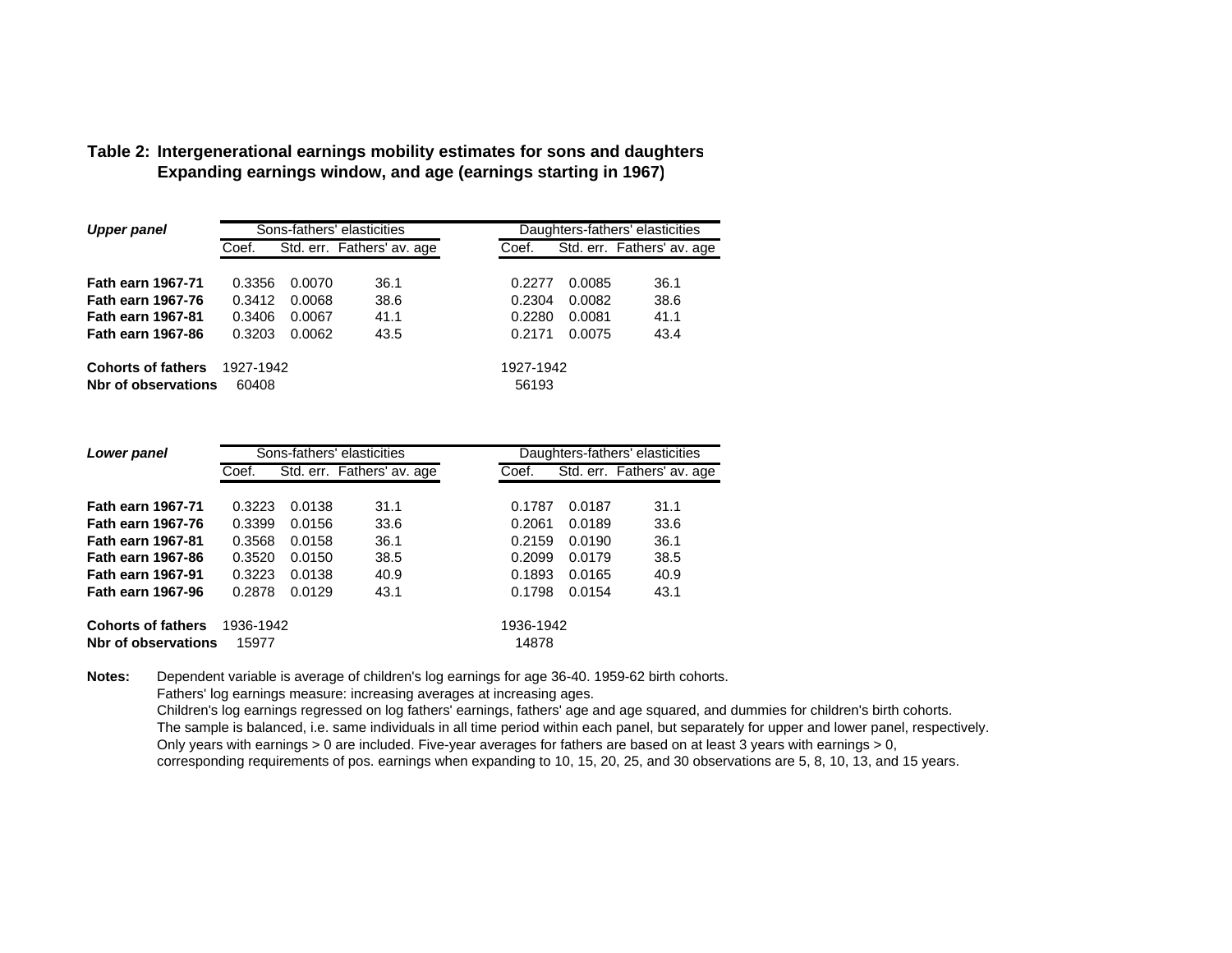#### **Table 3: Intergenerational earnings mobility estimates for sons and daughter s Increase length of window and keep age constant (earnings centered in 1974, and 1979)**

| <b>Upper panel</b>                               |                                     |        | Sons-fathers' elasticities |                    | Daughters-fathers' elasticities |                            |  |  |
|--------------------------------------------------|-------------------------------------|--------|----------------------------|--------------------|---------------------------------|----------------------------|--|--|
|                                                  | Std. err. Fathers' av. age<br>Coef. |        |                            | Coef.              |                                 | Std. err. Fathers' av. age |  |  |
| <b>Fath earn 1972-76</b>                         | 0.2631                              | 0.0056 | 41.1                       | 0.1746             | 0.0074                          | 41.4                       |  |  |
| <b>Fath earn 1970-79</b>                         | 0.3040                              | 0.0061 | 41.6                       | 0.2019             | 0.0077                          | 41.6                       |  |  |
| <b>Fath earn 1967-81</b>                         | 0.3429                              | 0.0066 | 41.1                       | 0.2271             | 0.0080                          | 41.1                       |  |  |
| <b>Cohorts of fathers</b><br>Nbr of observations | 1927-1942<br>60867                  |        |                            | 1927-1942<br>56567 |                                 |                            |  |  |

| Lower panel                                      |                    |        | Sons-fathers' elasticities | Daughters-fathers' elasticities |        |                            |
|--------------------------------------------------|--------------------|--------|----------------------------|---------------------------------|--------|----------------------------|
|                                                  | Coef.              |        | Std. err. Fathers' av. age | Coef.                           |        | Std. err. Fathers' av. age |
|                                                  |                    |        |                            |                                 |        |                            |
| <b>Fath earn 1977-81</b>                         | 0.2348             | 0.0054 | 46.1                       | 0.1488                          | 0.0066 | 46.1                       |
| <b>Fath earn 1975-84</b>                         | 0.2565             | 0.0055 | 46.6                       | 0.1658                          | 0.0067 | 46.5                       |
| <b>Fath earn 1972-86</b>                         | 0.2803             | 0.0057 | 46.0                       | 0.1852                          | 0.0069 | 46.0                       |
| <b>Cohorts of fathers</b><br>Nbr of observations | 1927-1942<br>60522 |        |                            | 1927-1942<br>56232              |        |                            |

**Notes:** Dependent variable is average of children's log earnings for age 36-40. 1959-62 birth cohorts. Fathers' log earnings measure: increasing averages at constant ages.

Children's log earnings regressed on log fathers' earnings, fathers' age and age squared, and dummies for children's birth cohorts. The sample is balanced, i.e. same individuals in all time period within each panel, but separately for upper and lower panel, respectively. Only years with earnings > 0 are included. Five-year averages for fathers are based on at least 3 years with earnings > 0, corresponding requirements of pos. earnings when expanding to 10 and 15 observations are 5 and 8 years.